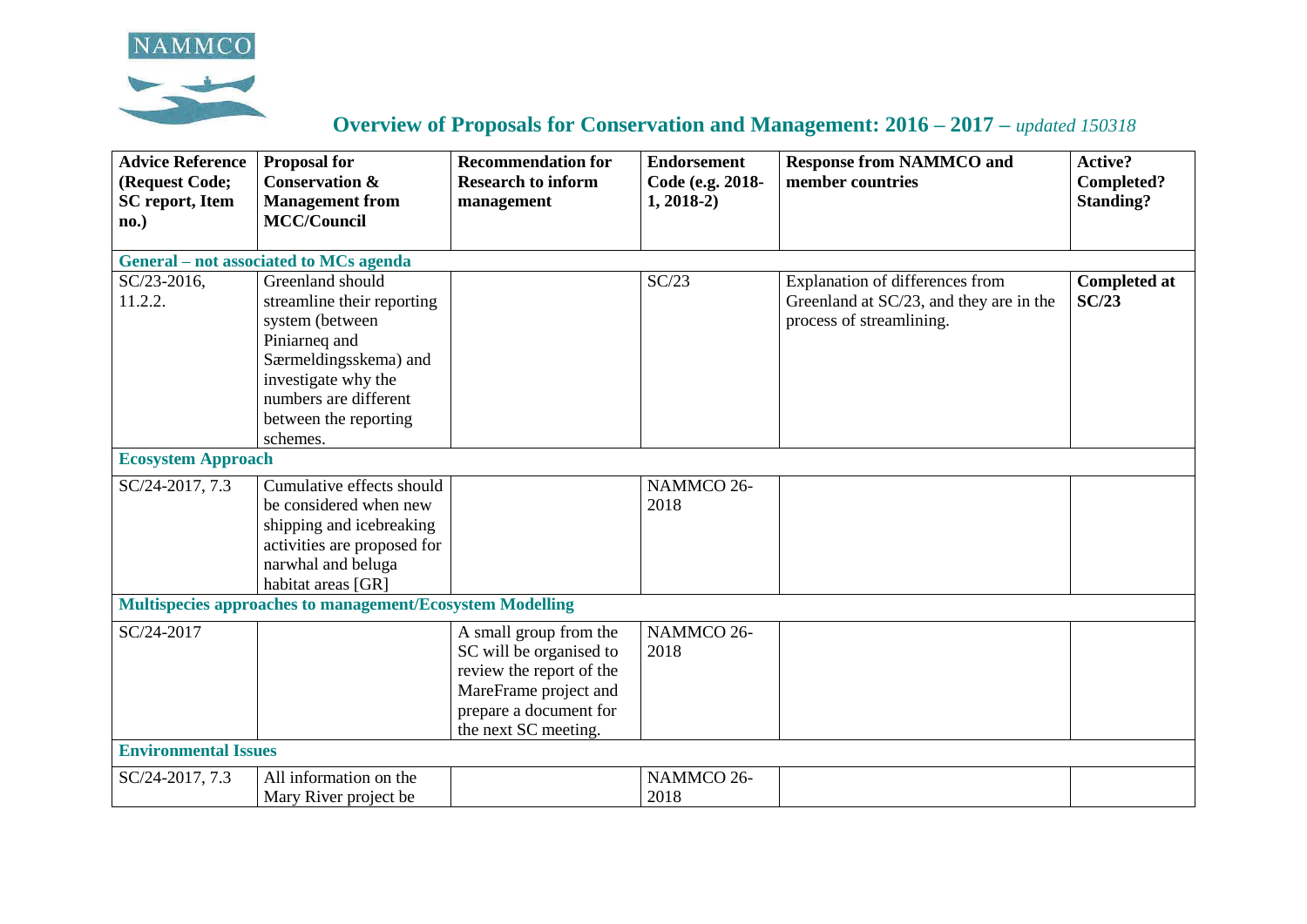| <b>Advice Reference</b><br>(Request Code;<br><b>SC</b> report, Item<br>no.) | <b>Proposal for</b><br><b>Conservation &amp;</b><br><b>Management from</b><br><b>MCC/Council</b>                                                                                        | <b>Recommendation for</b><br><b>Research to inform</b><br>management                                    | <b>Endorsement</b><br>Code (e.g. 2018-<br>$1, 2018-2)$ | <b>Response from NAMMCO and</b><br>member countries                                                            | Active?<br>Completed?<br><b>Standing?</b> |
|-----------------------------------------------------------------------------|-----------------------------------------------------------------------------------------------------------------------------------------------------------------------------------------|---------------------------------------------------------------------------------------------------------|--------------------------------------------------------|----------------------------------------------------------------------------------------------------------------|-------------------------------------------|
|                                                                             | presented to the JWG.<br>Someone from the<br><b>Fisheries Protection</b><br>Division in Canada<br>should attend the next<br>NAMMCO-JCNB JWG<br>in 2019.                                 |                                                                                                         |                                                        |                                                                                                                |                                           |
| SC/24-2017, 7.3                                                             |                                                                                                                                                                                         | SC and WGs should add<br>non-hunting impacts to<br>their agendas.                                       | NAMMCO 26-<br>2018                                     |                                                                                                                |                                           |
|                                                                             | <b>Marine Mammal – Fisheries Interactions</b>                                                                                                                                           |                                                                                                         |                                                        |                                                                                                                |                                           |
| SC/23-2016, 6.1.1                                                           | Norway should increase<br>the reliability and the<br>accuracy of the by-catch<br>data in areas with high<br>by-catch by increasing the<br>number of vessels<br>included in the CRF [NO] |                                                                                                         | NAMMCO 26-<br>2018                                     | is being discussed with the Directorate,<br>and it may be able to increase CRF in<br>problematic areas (SC/24) |                                           |
| SC/23-2016, 6.1.1                                                           |                                                                                                                                                                                         | Norway should improve<br>species identification of<br>by-caught seals. [NO]                             | NAMMCO 26-<br>2018                                     |                                                                                                                |                                           |
| SC/23-2016, 6.1.1                                                           | Iceland should obtain by-<br>catch rate for the cod<br>fishery outside the April<br>peak season [IS]                                                                                    |                                                                                                         | NAMMCO 26-<br>2018                                     |                                                                                                                |                                           |
| SC/23-2016, 6.1.1                                                           |                                                                                                                                                                                         | Provide data on the fleet<br>especially on the pelagic<br>and semi-pelagic trawl<br>fisheries including | NAMMCO 26-<br>2018                                     |                                                                                                                |                                           |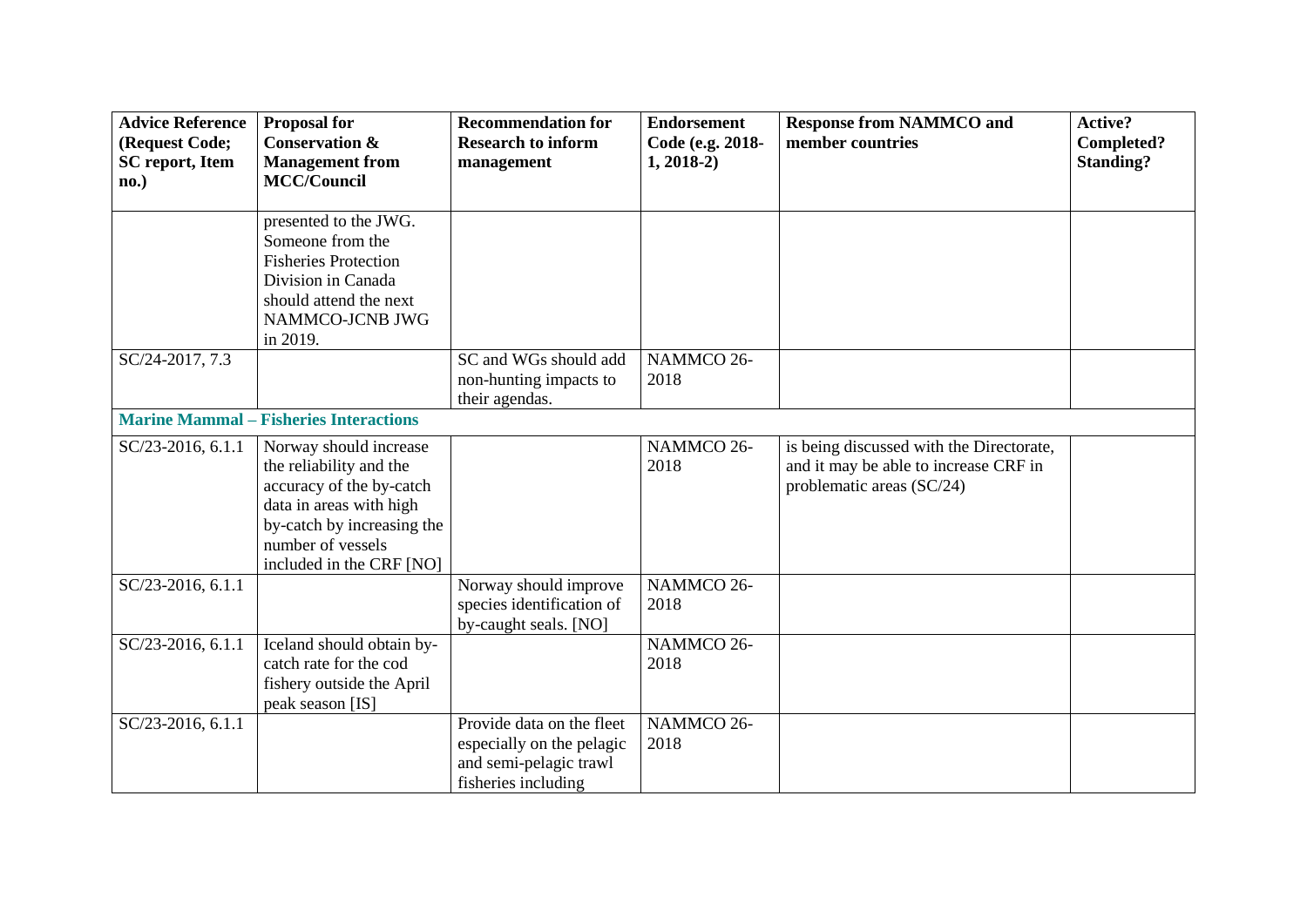| <b>Advice Reference</b><br>(Request Code;<br><b>SC</b> report, Item<br>no.) | <b>Proposal for</b><br><b>Conservation &amp;</b><br><b>Management from</b><br><b>MCC/Council</b>                               | <b>Recommendation for</b><br><b>Research to inform</b><br>management                                                                               | <b>Endorsement</b><br>Code (e.g. 2018-<br>$1, 2018-2)$ | <b>Response from NAMMCO and</b><br>member countries | Active?<br>Completed?<br><b>Standing?</b> |
|-----------------------------------------------------------------------------|--------------------------------------------------------------------------------------------------------------------------------|----------------------------------------------------------------------------------------------------------------------------------------------------|--------------------------------------------------------|-----------------------------------------------------|-------------------------------------------|
|                                                                             |                                                                                                                                | VHVO trawl (fleet<br>composition, relative<br>effort and by-catch<br>information) to BYCWG.<br>[FO]                                                |                                                        |                                                     |                                           |
| SC/23-2016, 6.1.1                                                           |                                                                                                                                | Greenland should<br>provide information on<br>the reliability of BC<br>reporting for all species.<br>[GR]                                          | NAMMCO 26-<br>2018                                     |                                                     |                                           |
| SC/24-2017, 7.1.3                                                           |                                                                                                                                | Revised by-catch<br>analysis for harbour<br>porpoise and seals should<br>be presented to BYCWG<br>[NO and IS]                                      | NAMMCO 26-<br>2018                                     |                                                     |                                           |
| SC/24-2017, 7.1.3                                                           | Modify the design of the<br><b>Coastal Reference Fleet</b><br>selection process<br>according to BYCWG<br>recommendations. [NO] |                                                                                                                                                    | NAMMCO 26-<br>2018                                     |                                                     |                                           |
| SC/24-2017, 7.1.3                                                           |                                                                                                                                | Collect jaws/photos of<br>by-caught seals to<br>improve species<br>identification, and collect<br>skin samples to inform<br>genetic research. [IS] | NAMMCO 26-<br>2018                                     |                                                     |                                           |
| SC/24-2017, 7.1.3                                                           | Monitoring of the<br>monkfish and Greenland<br>halibut gillnet fishery in<br>Iceland. [IS]                                     |                                                                                                                                                    | NAMMCO 26-<br>2018                                     |                                                     |                                           |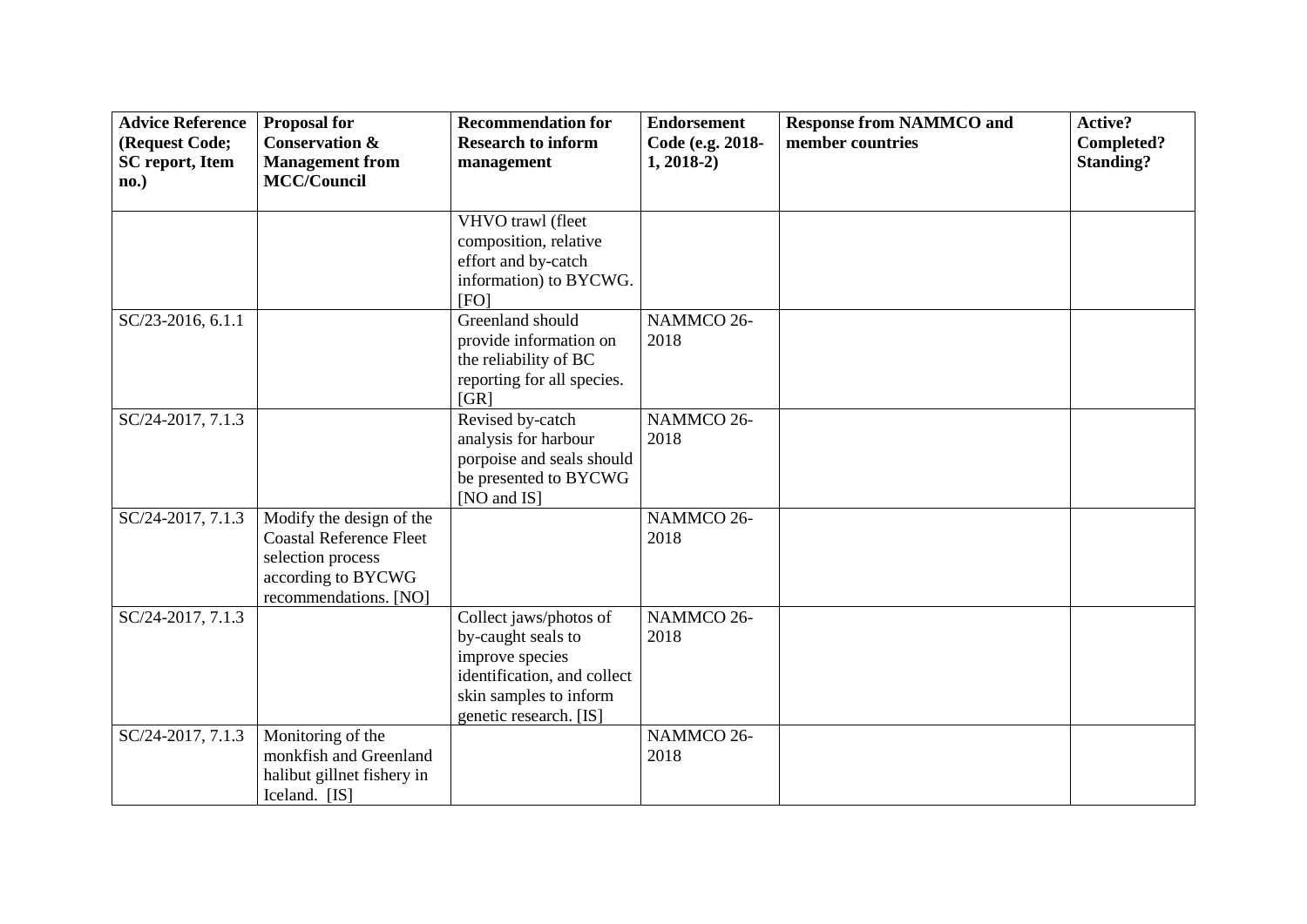| <b>Advice Reference</b><br>(Request Code;<br><b>SC</b> report, Item<br>no.) | <b>Proposal for</b><br><b>Conservation &amp;</b><br><b>Management from</b><br><b>MCC/Council</b>                                                                                            | <b>Recommendation for</b><br><b>Research to inform</b><br>management                                                         | <b>Endorsement</b><br>Code (e.g. 2018-<br>$1, 2018-2)$ | <b>Response from NAMMCO and</b><br>member countries | Active?<br>Completed?<br><b>Standing?</b> |
|-----------------------------------------------------------------------------|---------------------------------------------------------------------------------------------------------------------------------------------------------------------------------------------|------------------------------------------------------------------------------------------------------------------------------|--------------------------------------------------------|-----------------------------------------------------|-------------------------------------------|
|                                                                             | Fishing trips sampled for<br>estimating by-catch rates<br>be selected as randomly<br>as possible, to ensure<br>observer coverage is<br>representative of various<br>fishing behaviours [IS] |                                                                                                                              | NAMMCO 26-<br>2018                                     |                                                     |                                           |
| $SC/24-2017, 7.1.3$                                                         |                                                                                                                                                                                             | A proper assessment of<br>the by-catch risk in the<br>various fisheries in the<br>Faroe Islands should be<br>undertaken [FO] | NAMMCO 26-<br>2018                                     |                                                     |                                           |
| SC/23-2016, 6.1.1<br>SC/24-2017, 7.1.3                                      | Add the selection of local<br>marine mammal species<br>to e-logbook design [FO]                                                                                                             |                                                                                                                              | NAMMCO 26-<br>2018                                     |                                                     |                                           |
| SC/24-2017, 7.1.3                                                           | Implement a reporting<br>system for vessels below<br>15 GMT [FO]                                                                                                                            |                                                                                                                              | NAMMCO 26-<br>2018                                     |                                                     |                                           |
| SC/24-2017, 7.1.3                                                           |                                                                                                                                                                                             | Review and present to<br>the WG the data already<br>collected by fishery<br>observers on the<br>monkfish fishery [FO]        | NAMMCO 26-<br>2018                                     |                                                     |                                           |
| SC/24-2017, 7.1.3                                                           | Monitor vessels in the<br>pelagic pair-trawl<br>fisheries fleet with an<br>electronic monitoring<br>video system (EM) or<br>onboard observers [FO]                                          |                                                                                                                              | NAMMCO 26-<br>2018                                     |                                                     |                                           |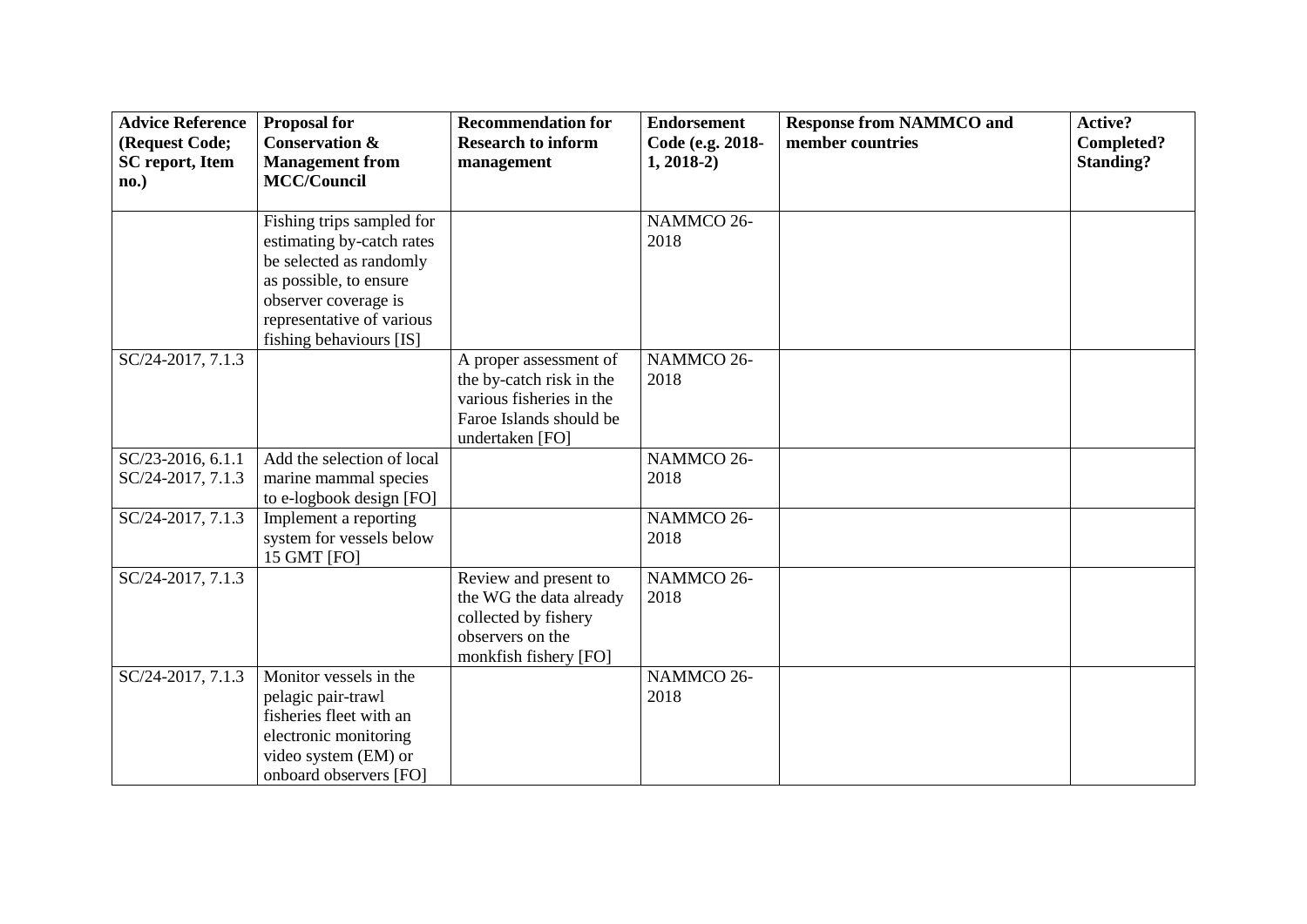| <b>Advice Reference</b><br>(Request Code;<br><b>SC</b> report, Item<br>no.) | <b>Proposal for</b><br><b>Conservation &amp;</b><br><b>Management from</b><br><b>MCC/Council</b>                                                                                                      | <b>Recommendation for</b><br><b>Research to inform</b><br>management                                                                | <b>Endorsement</b><br>Code (e.g. 2018-<br>$1, 2018-2)$ | <b>Response from NAMMCO and</b><br>member countries | Active?<br>Completed?<br><b>Standing?</b> |
|-----------------------------------------------------------------------------|-------------------------------------------------------------------------------------------------------------------------------------------------------------------------------------------------------|-------------------------------------------------------------------------------------------------------------------------------------|--------------------------------------------------------|-----------------------------------------------------|-------------------------------------------|
| $SC/24-2017, 7.1.3$                                                         | Implement observer<br>coverage in other fleets<br>with potential for by-<br>catch (see BYCWG) [FO]                                                                                                    |                                                                                                                                     | NAMMCO 26-<br>2018                                     |                                                     |                                           |
| $SC/24-2017, 7.\overline{1.3}$                                              | Include documentation of<br>marine mammal by-catch<br>in the protocol of fisheries<br>observers, as well as other<br>standard characteristics of<br>the fleet (effort, location,<br>month, etc.) [FO] |                                                                                                                                     | NAMMCO 26-<br>2018                                     |                                                     |                                           |
| SC/24-2017, 7.1.3                                                           |                                                                                                                                                                                                       | Review marine mammal<br>by-catch reports made in<br>fishery logbooks<br>previous to 2016 [GR]                                       | NAMMCO 26-<br>2018                                     |                                                     |                                           |
| SC/24-2017, 7.1.3                                                           |                                                                                                                                                                                                       | Summarise and make<br>available the data<br>collected by fisheries<br>inspectors regarding<br>marine mammal by-catch<br>events [GR] | NAMMCO 26-<br>2018                                     |                                                     |                                           |
| SC/24-2017, 7.1.3                                                           | Implement a reporting<br>system similar to that<br>mandated by the species-<br>specific executive orders<br>[GR]                                                                                      |                                                                                                                                     | NAMMCO 26-<br>2018                                     |                                                     |                                           |
| SC/24-2017, 7.1.3                                                           | Include in the online<br>reporting system for the<br>hunters some kind of<br>automatic validation [GR]                                                                                                |                                                                                                                                     | NAMMCO 26-<br>2018                                     |                                                     |                                           |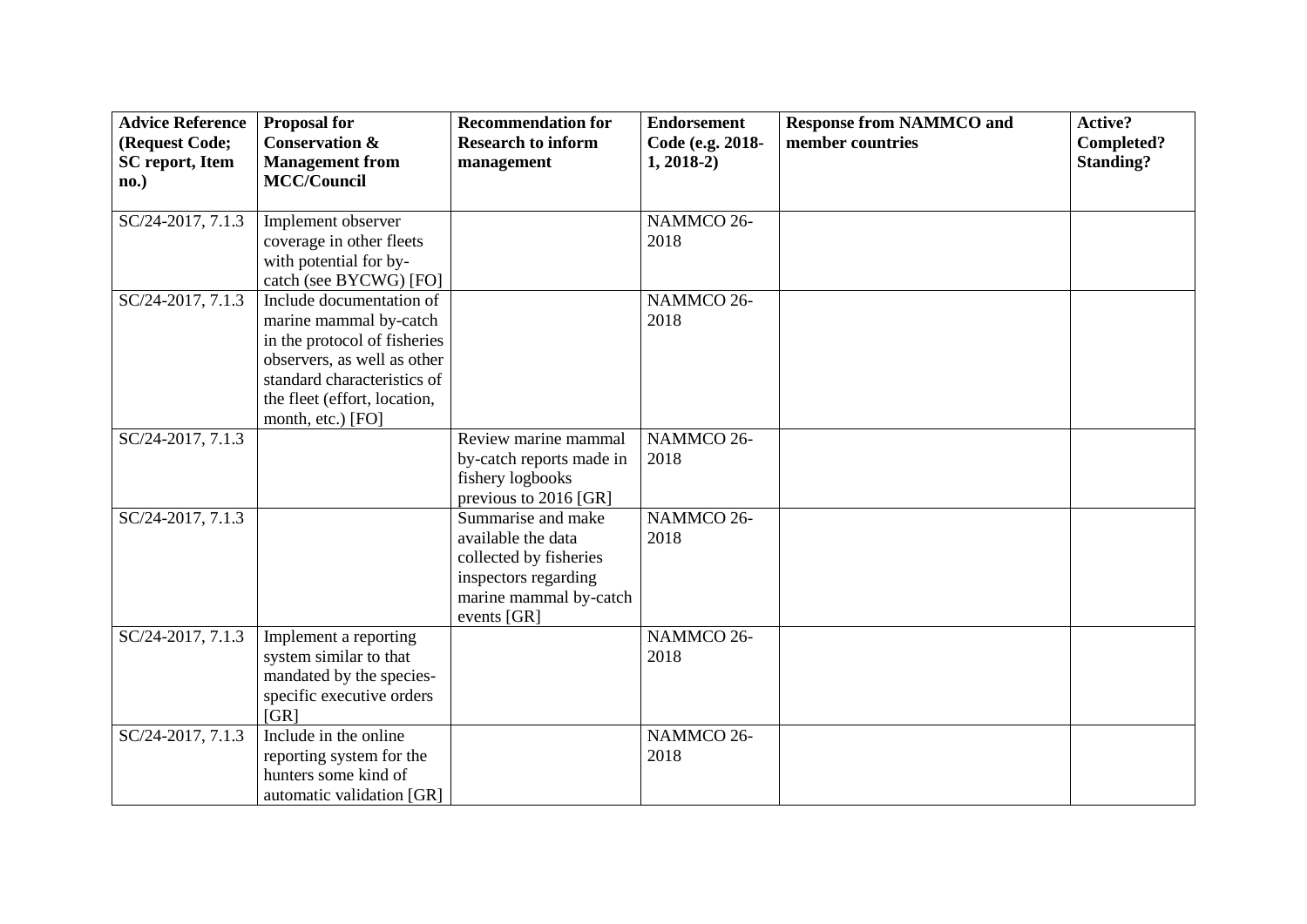| <b>Advice Reference</b><br>(Request Code;<br><b>SC</b> report, Item | <b>Proposal for</b><br><b>Conservation &amp;</b><br><b>Management from</b>                                                    | <b>Recommendation for</b><br><b>Research to inform</b><br>management                           | <b>Endorsement</b><br>Code (e.g. 2018-<br>$1, 2018-2)$ | <b>Response from NAMMCO and</b><br>member countries                                                                                                                                                                                                          | Active?<br>Completed?<br><b>Standing?</b> |
|---------------------------------------------------------------------|-------------------------------------------------------------------------------------------------------------------------------|------------------------------------------------------------------------------------------------|--------------------------------------------------------|--------------------------------------------------------------------------------------------------------------------------------------------------------------------------------------------------------------------------------------------------------------|-------------------------------------------|
| no.)                                                                | <b>MCC/Council</b>                                                                                                            |                                                                                                |                                                        |                                                                                                                                                                                                                                                              |                                           |
| SC/24-2017, 7.1.3                                                   | Validation of by-catch<br>reporting data from the<br>licensed hunters' online<br>system against those from<br>the buyers [GR] |                                                                                                | NAMMCO 26-<br>2018                                     |                                                                                                                                                                                                                                                              |                                           |
| SC/24-2017, 7.1.3                                                   | Obtain improved data on<br>the numbers of seals shot<br>at fish farms. [NO and<br>FO <sub>1</sub>                             |                                                                                                | NAMMCO 26-<br>2018                                     |                                                                                                                                                                                                                                                              |                                           |
| <b>NASS</b> and other surveys                                       |                                                                                                                               |                                                                                                |                                                        |                                                                                                                                                                                                                                                              |                                           |
| SC/23-2016, 9.2                                                     |                                                                                                                               | Surveys should be<br>repeated more frequently<br>in areas where declines<br>have been observed | NAMMCO 26-<br>2018                                     |                                                                                                                                                                                                                                                              |                                           |
| SC/24-2017, 10.2                                                    |                                                                                                                               | Next NASS survey<br>should be in 2022-2023<br>[ALL]                                            | Not endorsed                                           | MCC recommends that the SC continue<br>with the planning process with<br>developing a proposed budget as the<br>first priority, and that the timing of the<br>survey will be discussed by NAMMCO<br>once these budget estimates are<br>presented (NAMMCO/26) |                                           |
| SC/24-2017, 10.2                                                    |                                                                                                                               | Attempt to get trans-<br>Atlantic coverage [ALL]                                               | NAMMCO 26-<br>2018                                     | SC should include Russia in these<br>discussions (NAMMCO/26)                                                                                                                                                                                                 |                                           |
| <b>SEALS and WALRUS</b>                                             |                                                                                                                               |                                                                                                |                                                        |                                                                                                                                                                                                                                                              |                                           |
| <b>Harp seals</b>                                                   |                                                                                                                               |                                                                                                |                                                        |                                                                                                                                                                                                                                                              |                                           |
| SC/23-2016, 7.1.2                                                   | Greenland Sea stock: A<br>catch level of 26,000 [GR<br>and NO <sub>1</sub>                                                    |                                                                                                | NAMMCO/25                                              | NO - recommended catch levels<br>implemented                                                                                                                                                                                                                 |                                           |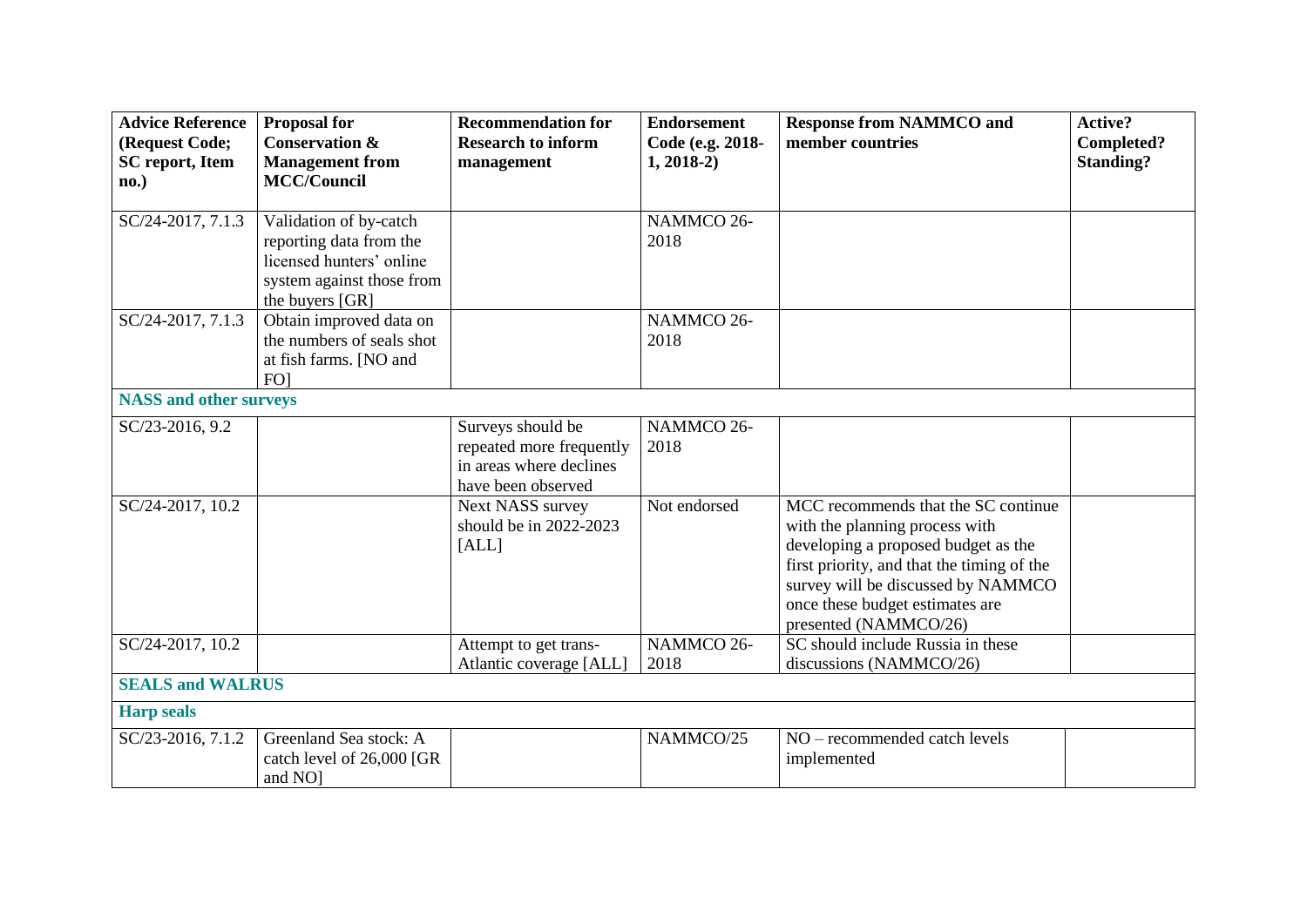| <b>Advice Reference</b><br>(Request Code;<br><b>SC</b> report, Item<br>no.) | <b>Proposal for</b><br><b>Conservation &amp;</b><br><b>Management from</b><br><b>MCC/Council</b> | <b>Recommendation for</b><br><b>Research to inform</b><br>management                                                                                                              | <b>Endorsement</b><br>Code (e.g. 2018-<br>$1, 2018-2)$ | <b>Response from NAMMCO and</b><br>member countries                                                                                 | Active?<br>Completed?<br><b>Standing?</b> |
|-----------------------------------------------------------------------------|--------------------------------------------------------------------------------------------------|-----------------------------------------------------------------------------------------------------------------------------------------------------------------------------------|--------------------------------------------------------|-------------------------------------------------------------------------------------------------------------------------------------|-------------------------------------------|
| SC/23-2016, 7.1.2                                                           | White Sea/Barents Sea:<br>catch level of $10\,090\,1 +$<br>animals. [NO and RU]                  |                                                                                                                                                                                   | NAMMCO/25                                              | NO- catch levels of 7,000 animals<br>implemented (NAMMCO-26) (note:<br>the remaining quota was allocated to<br>Russia)              |                                           |
| SC/23-2016, 7.1.2<br>and WGHARP<br>2016                                     |                                                                                                  | Obtain samples to<br>evaluate reproductive<br>rates for White Sea harp<br>seals [NO and RU]                                                                                       | NAMMCO/25                                              | No commercial catches, one taken for<br>scientific purposes (not sure if they<br>collected repro samples)                           |                                           |
| SC/23-2016, 7.1.2<br>and WGHARP<br>2016                                     |                                                                                                  | New aerial surveys be<br>conducted to estimate<br>pup production of harp<br>seals in the White<br>Sea\Barents Sea and NW<br>Atlantic in 2017 and<br>Greenland Sea in 2018<br>[NO] | NAMMCO/25                                              | Greenland Sea survey planned for<br>March 2018. White Sea survey<br>postponed. NW Atlantic survey<br>conducted in 2017. (NAMMCO-26) |                                           |
| SC/23-2016, 7.1.2<br>and WGHARP<br>2016                                     |                                                                                                  | Staging surveys should<br>be conducted during<br>aerial surveys of all<br>populations of harp seals.<br>[NO]                                                                      | NAMMCO/25                                              |                                                                                                                                     |                                           |
| SC/23-2016, 7.1.2<br>and WGHARP<br>2016                                     |                                                                                                  | Satellite telemetry<br>tagging studies in the<br>White Sea\Barents Sea<br>harp seal population<br>[NO]                                                                            | NAMMCO/25                                              | Planned for 2018 (NAMMCO-26)                                                                                                        |                                           |
| SC/24, ITEM<br><b>Hooded seals</b>                                          |                                                                                                  | WGHARP meeting be<br>postponed to 2019                                                                                                                                            | NAMMCO 26-<br>2018                                     |                                                                                                                                     |                                           |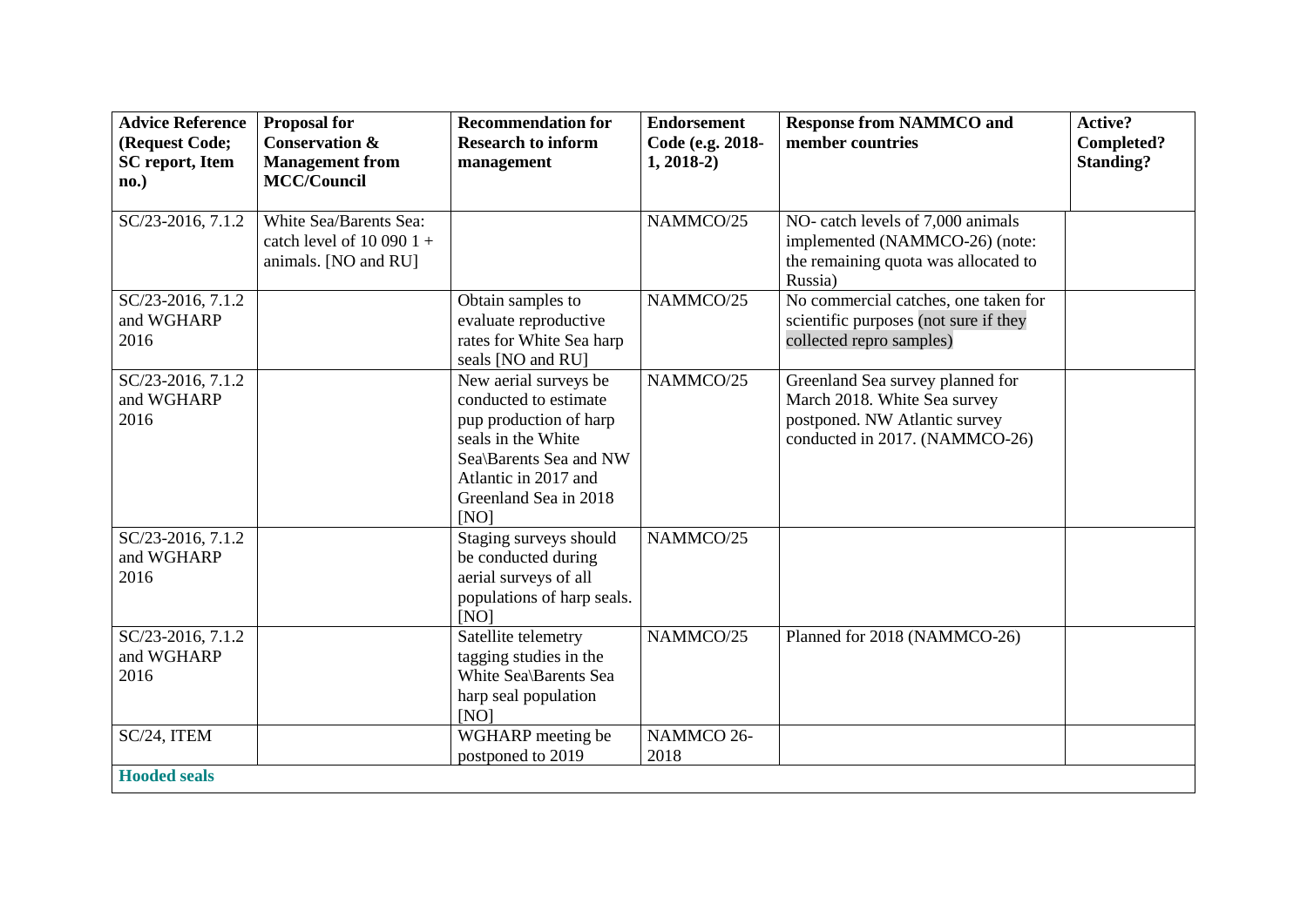| <b>Advice Reference</b> | <b>Proposal for</b>         | <b>Recommendation for</b> | <b>Endorsement</b> | <b>Response from NAMMCO and</b>       | <b>Active?</b>   |
|-------------------------|-----------------------------|---------------------------|--------------------|---------------------------------------|------------------|
| (Request Code;          | <b>Conservation &amp;</b>   | <b>Research to inform</b> | Code (e.g. 2018-   | member countries                      | Completed?       |
| <b>SC</b> report, Item  | <b>Management from</b>      | management                | $1, 2018-2)$       |                                       | <b>Standing?</b> |
| no.)                    | <b>MCC/Council</b>          |                           |                    |                                       |                  |
|                         |                             |                           |                    |                                       |                  |
| SC/23-2016, 7.1.2       |                             | Staging surveys should    | NAMMCO/25          |                                       |                  |
| and WGHARP              |                             | be conducted during       |                    |                                       |                  |
| 2016                    |                             | aerial surveys of all     |                    |                                       |                  |
|                         |                             | populations of hooded     |                    |                                       |                  |
|                         |                             | seals. [NO]               |                    |                                       |                  |
| SC/24, ITEM             |                             | WGHARP meeting be         | NAMMCO 26-         |                                       |                  |
|                         |                             | postponed to 2019         | 2018               |                                       |                  |
| <b>Ringed seals</b>     |                             |                           |                    |                                       |                  |
| SC/23-2016, 7.3.2       |                             | Satellite telemetry and   | NAMMCO 26-         | Satellite tagging and genetics study  |                  |
|                         |                             | collection of samples for | 2018               | ongoing (NAMMCO 26)                   |                  |
|                         |                             | genetics [GR]             |                    |                                       |                  |
| SC/24-2017. 8.3.3       |                             | Convene a Ringed seal     | NAMMCO 26-         |                                       |                  |
|                         |                             | WG (possibly in           | 2018               |                                       |                  |
|                         |                             | conjunction with a        |                    |                                       |                  |
|                         |                             | Bearded Seal WG) in       |                    |                                       |                  |
|                         |                             | 2020/2021.                |                    |                                       |                  |
| <b>Grey seals</b>       |                             |                           |                    |                                       |                  |
| SC/23-2016, 7.4.2       |                             | More frequent surveys,    | NAMMCO 26-         | Norway plans to re-survey the areas   |                  |
|                         |                             | particularly in the areas | 2018               | where substantial decreases have been |                  |
|                         |                             | of decline. [NO]          |                    | observed (e.g., Nordland) next year   |                  |
|                         |                             |                           |                    | $(2018)$ (SC/24)                      |                  |
| SC/23-2016, 7.4.2       | In the Management Plan,     |                           | NAMMCO/25          | IMR in discussions with the           |                  |
|                         | the target population level |                           |                    | management authorities on evaluating  |                  |
|                         | should be evaluated as the  |                           |                    | the target population levels for both |                  |
|                         | levels are not based on     |                           |                    | grey and harbour seals (SC/24)        |                  |
|                         | any biological assessment   |                           |                    |                                       |                  |
|                         | [NO]                        |                           |                    |                                       |                  |
| SC/23-2016, 7.4.2       | In the Management Plan,     |                           | NAMMCO/25          | Will be implemented into the          |                  |
|                         | the quota should be set to  |                           |                    | Management Plans (SC/24)              |                  |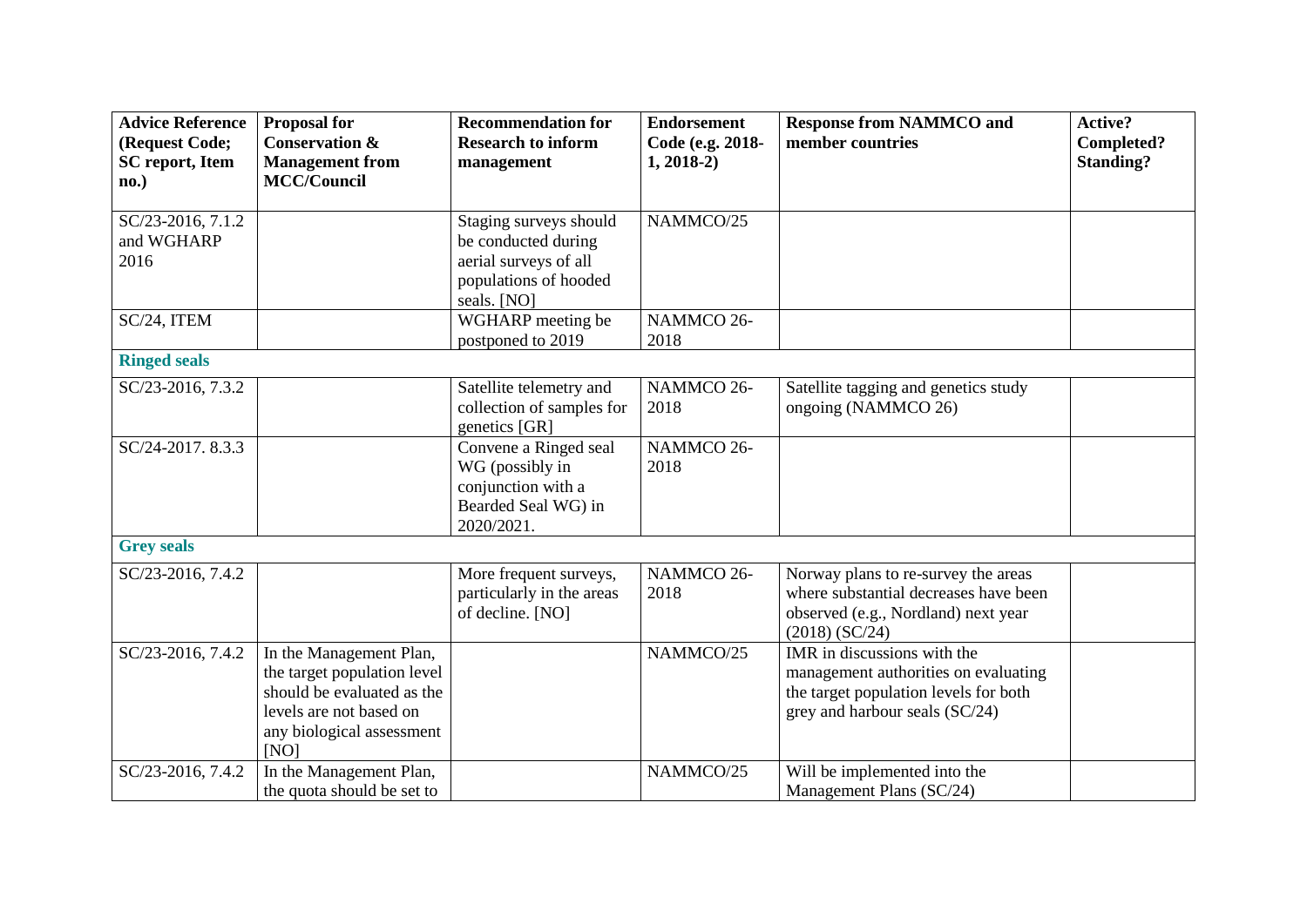| <b>Advice Reference</b><br>(Request Code;<br><b>SC</b> report, Item<br>no.) | <b>Proposal for</b><br><b>Conservation &amp;</b><br><b>Management from</b><br><b>MCC/Council</b>                                                                             | <b>Recommendation for</b><br><b>Research to inform</b><br>management | <b>Endorsement</b><br>Code (e.g. 2018-<br>$1, 2018-2)$ | <b>Response from NAMMCO and</b><br>member countries                                                                                                                                                         | Active?<br>Completed?<br><b>Standing?</b> |
|-----------------------------------------------------------------------------|------------------------------------------------------------------------------------------------------------------------------------------------------------------------------|----------------------------------------------------------------------|--------------------------------------------------------|-------------------------------------------------------------------------------------------------------------------------------------------------------------------------------------------------------------|-------------------------------------------|
|                                                                             | 0 when the population is<br>at 70% of the target level<br>instead of 50% [NO]                                                                                                |                                                                      |                                                        |                                                                                                                                                                                                             |                                           |
| SC/23-2016, 7.4.2                                                           | Management plans should<br>include all sources of<br>mortality, not just the<br>hunt [NO]                                                                                    |                                                                      | NAMMCO/25                                              | Management Plans will be amended to<br>include text that requires reporting of all<br>sources of removals, including direct<br>hunt, by-catch, and removals at fish<br>farms $(SC/24)$ .                    |                                           |
| SC/23-2016, 7.4.2                                                           | A mechanism for<br>consulting IMR on for<br>example seal distribution<br>when fish farms are being<br>built should be required<br>when management plans<br>are revised. [NO] |                                                                      | NAMMCO/25                                              | IMR is working on implementing a<br>mechanism where they can be consulted<br>on issues such as seal distribution when<br>fish farms are being built, but thus far<br>this has not been implemented (SC/24). |                                           |
| SC/23-2016, 7.4.2                                                           |                                                                                                                                                                              | Tagging of grey seal-<br>pups. [Reserred at<br>SE/24                 | NAMMCO/25                                              | Tagging of grey seal pups has not<br>occurred. There is some indication that<br>tagging may make the seals more<br>vulnerable to by-catch in gill nets<br>$(SC/24)$ .                                       |                                           |
| SC/23-2016, 7.4.2                                                           |                                                                                                                                                                              | Complete the genetics<br>study [NO]                                  | NAMMCO/25                                              | Samples have been collected for the<br>genetics study, and the results have been<br>used to divide the hunting areas into 3<br>parts (SC/24).                                                               |                                           |
| SC/23-2016, 7.4.2                                                           | Reporting of all removals,<br>incl. fish farms and<br>commercial and<br>recreational gillnet<br>fisheries. [NO]                                                              |                                                                      | NAMMCO/25                                              | IMR has been in discussions with the<br>Directorate on possibly implementing<br>such a system (SC/24).                                                                                                      |                                           |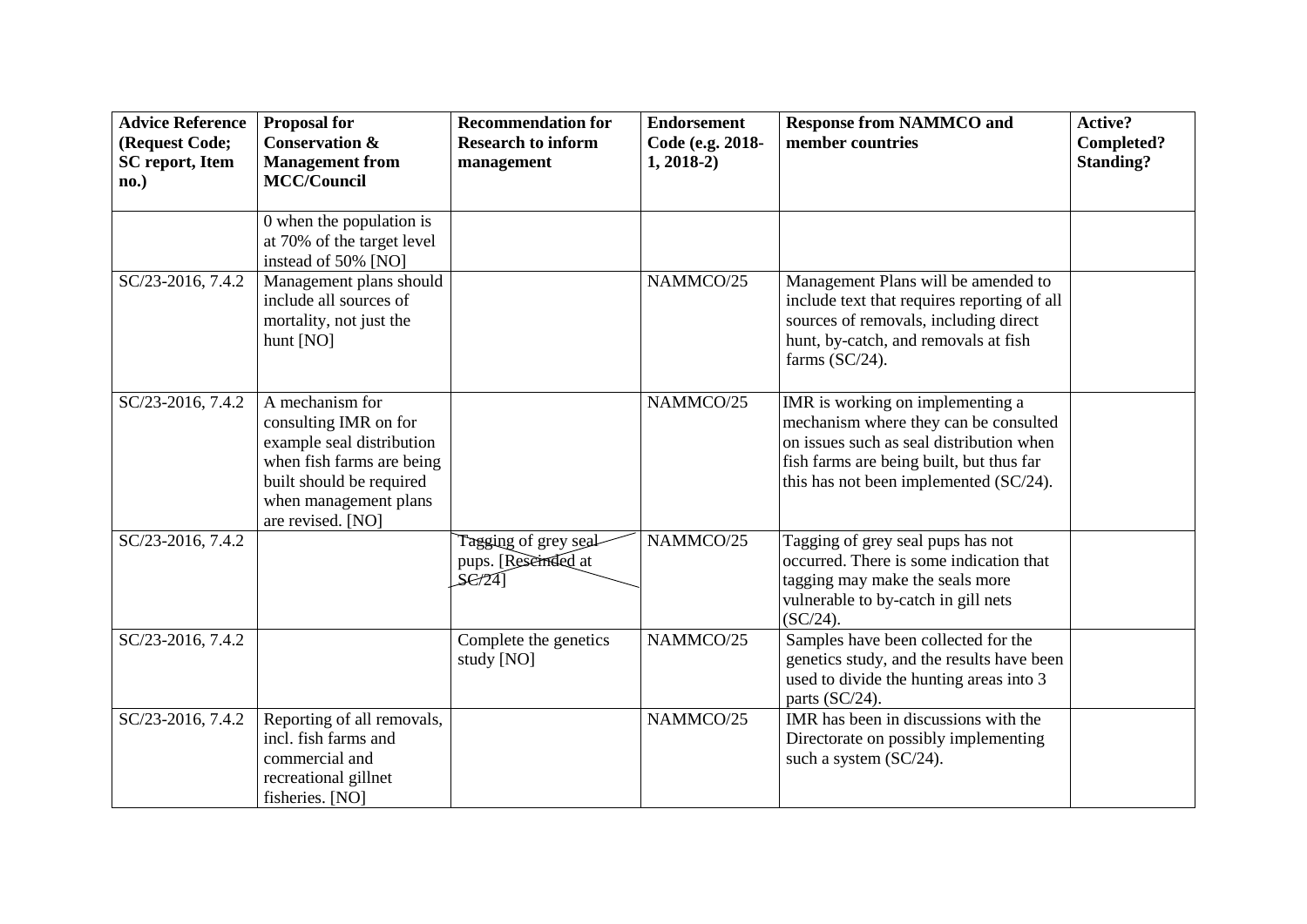| <b>Advice Reference</b><br>(Request Code;<br><b>SC</b> report, Item<br>no.) | <b>Proposal for</b><br><b>Conservation &amp;</b><br><b>Management</b> from<br><b>MCC/Council</b>                                                                                                                                                    | <b>Recommendation for</b><br><b>Research to inform</b><br>management                                | <b>Endorsement</b><br>Code (e.g. 2018-<br>$1, 2018-2)$ | <b>Response from NAMMCO and</b><br>member countries                                                                                                                                                             | Active?<br>Completed?<br><b>Standing?</b> |
|-----------------------------------------------------------------------------|-----------------------------------------------------------------------------------------------------------------------------------------------------------------------------------------------------------------------------------------------------|-----------------------------------------------------------------------------------------------------|--------------------------------------------------------|-----------------------------------------------------------------------------------------------------------------------------------------------------------------------------------------------------------------|-------------------------------------------|
| SC/23-2016, 7.4.2                                                           | Management Plan should<br>be developed including:<br>the frequency of surveys,<br>legislation of seal hunting<br>and re-evaluation of the<br>target population level<br>objective with the new<br>level being based on<br>biological criteria. [IS] |                                                                                                     | NAMMCO/25                                              | Development of an advisory<br>management plan for the population is<br>ongoing, which includes a re-evaluation<br>of current target population level<br>objective (based on biological criteria)<br>$(SC/24)$ . |                                           |
| SC/23-2016, 7.4.2                                                           | A complete survey should<br>be conducted to obtain a<br>full, reliable abundance<br>estimate [IS]                                                                                                                                                   |                                                                                                     | NAMMCO/25                                              | A new population estimate population is<br>underway $(2017)$ (SC/24)                                                                                                                                            |                                           |
| SC/23-2016, 7.4.2                                                           | Reporting of all removals<br>(e.g., by-catches, hunted<br>seals, any other removals)<br>[IS]                                                                                                                                                        |                                                                                                     | NAMMCO/25                                              | New management plan includes<br>development of a reporting system for<br>seal hunting and increased effort in by-<br>catch data collection (SC/24).                                                             |                                           |
| SC/23-2016, 7.4.2                                                           |                                                                                                                                                                                                                                                     | Pup production surveys<br>at least 3 times [IS]                                                     | NAMMCO/25                                              |                                                                                                                                                                                                                 |                                           |
| SC/23-2016, 7.4.2                                                           |                                                                                                                                                                                                                                                     | Tagging of pups for<br>staging [IS]                                                                 | NAMMCO/25                                              | Tagging for staging continues (SC/24).                                                                                                                                                                          |                                           |
| SC/23-2016, 7.4.2                                                           |                                                                                                                                                                                                                                                     | Investigate whether the<br>peaks in pupping differ<br>in different areas around<br>the country [IS] | NAMMCO/25                                              | Tagging for geographical differences in<br>timing continues (SC/24).                                                                                                                                            |                                           |
| SC/23-2016, 7.4.2                                                           |                                                                                                                                                                                                                                                     | Genetics samples should<br>be collected and analysed<br>[IS]                                        | NAMMCO/25                                              |                                                                                                                                                                                                                 |                                           |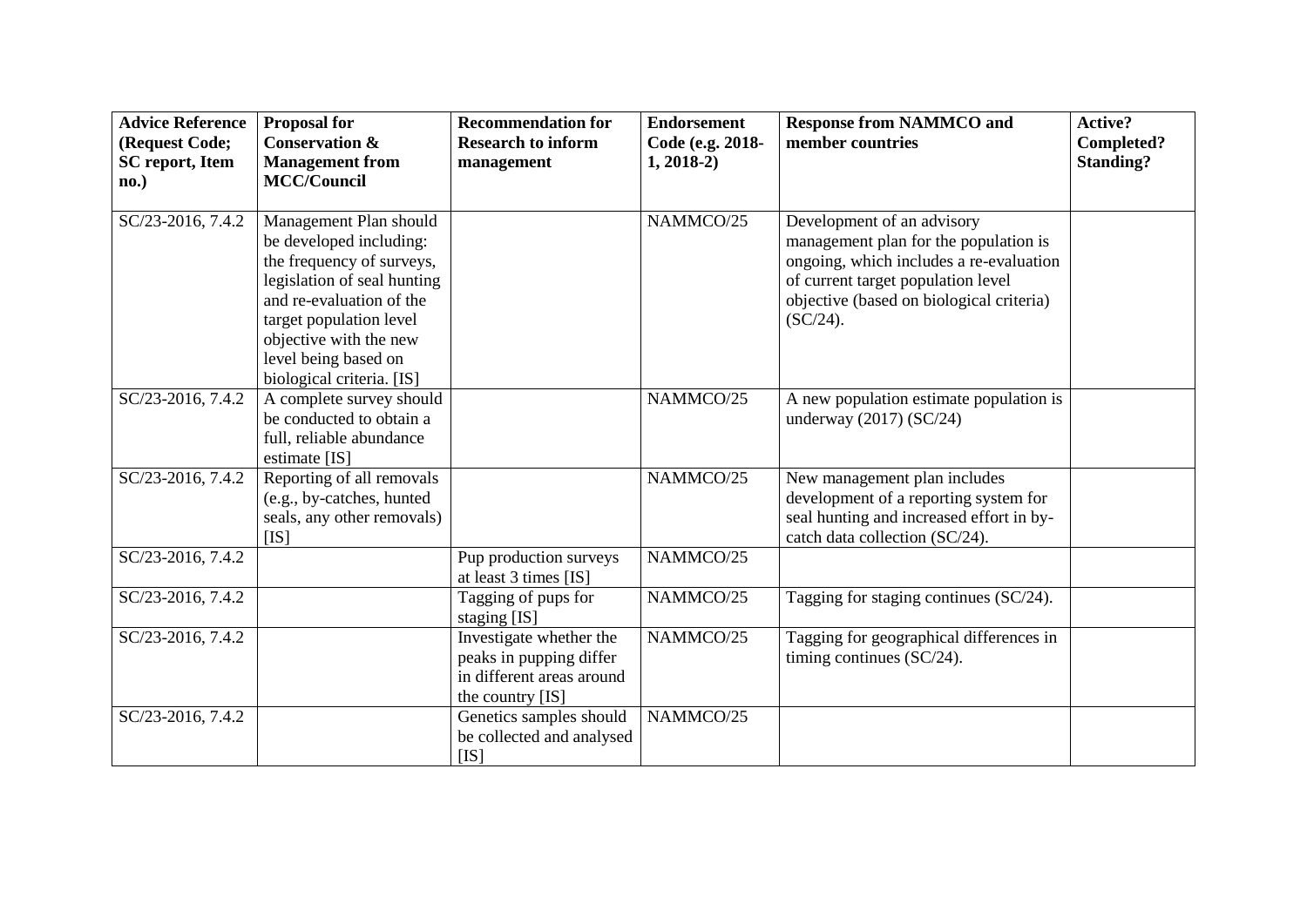| <b>Advice Reference</b><br>(Request Code;<br><b>SC</b> report, Item<br>no.) | <b>Proposal for</b><br><b>Conservation &amp;</b><br><b>Management from</b><br><b>MCC/Council</b>                                      | <b>Recommendation for</b><br><b>Research to inform</b><br>management                                              | <b>Endorsement</b><br>Code (e.g. 2018-<br>$1, 2018-2)$ | <b>Response from NAMMCO and</b><br>member countries                                                                                                                                               | Active?<br>Completed?<br><b>Standing?</b> |
|-----------------------------------------------------------------------------|---------------------------------------------------------------------------------------------------------------------------------------|-------------------------------------------------------------------------------------------------------------------|--------------------------------------------------------|---------------------------------------------------------------------------------------------------------------------------------------------------------------------------------------------------|-------------------------------------------|
| SC/23-2016, 7.4.2                                                           | Develop a monitoring<br>plan that includes regular<br>assessments [FO]                                                                |                                                                                                                   | NAMMCO/25                                              | The development of a monitoring plan<br>for grey seals in the Faroe Islands will<br>await the outcome of the 2018 survey<br>$(SC/24)$ .                                                           |                                           |
| SC/23-2016, 7.4.2                                                           |                                                                                                                                       | Obtain minimum<br>population estimates via<br>haulout counts [FO]                                                 | NAMMCO/25                                              | Summer survey planned for 2018<br>(NAMMCO/26).                                                                                                                                                    |                                           |
| SC/23-2016, 7.4.2                                                           | Obtain reliable and<br>complete reporting of all<br>removals (e.g., all<br>companies operating fish<br>farms need to report).<br>[FO] |                                                                                                                   | NAMMCO/25                                              | the numbers of grey seals shot at fish<br>farms in FO are being monitored,<br>numbers have not been validated yet, but<br>preliminary<br>numbers<br>indicate<br>a<br>downward trend. (NAMMCO/26). |                                           |
| SC/23-2016, 7.4.2                                                           |                                                                                                                                       | Telemetry tagging<br>studies [FO]                                                                                 | NAMMCO/25                                              | plans to deploy satellite tags on up to 8<br>seals during the 2018 survey (SC/24).                                                                                                                |                                           |
| SC/23-2016, 7.4.2                                                           |                                                                                                                                       | Collect samples from<br>animals shot at fish farms<br>[FO]                                                        | NAMMCO/25                                              |                                                                                                                                                                                                   |                                           |
| SC/23-2016, 7.4.2                                                           |                                                                                                                                       | A study using cameras to<br>observe animals going in<br>and out of caves [FO]                                     | NAMMCO/25                                              | FO reported that this not a high priority<br>$(SC/24)$ .                                                                                                                                          |                                           |
| SC/23-2016, 7.4.2                                                           |                                                                                                                                       | Photo-ID study for a<br>mark-recapture based<br>population size [FO]                                              | NAMMCO/25                                              | this option is likely too time-consuming<br>and likely not achievable compared to a<br>survey $(SC/24)$                                                                                           |                                           |
| SC/24-2017, 8.4.3                                                           |                                                                                                                                       | Research<br>recommendations for<br>Faroe Islands from<br>CSWG in 2016 should be<br>given a high priority.<br>[FO] | NAMMCO 26-<br>2018                                     |                                                                                                                                                                                                   |                                           |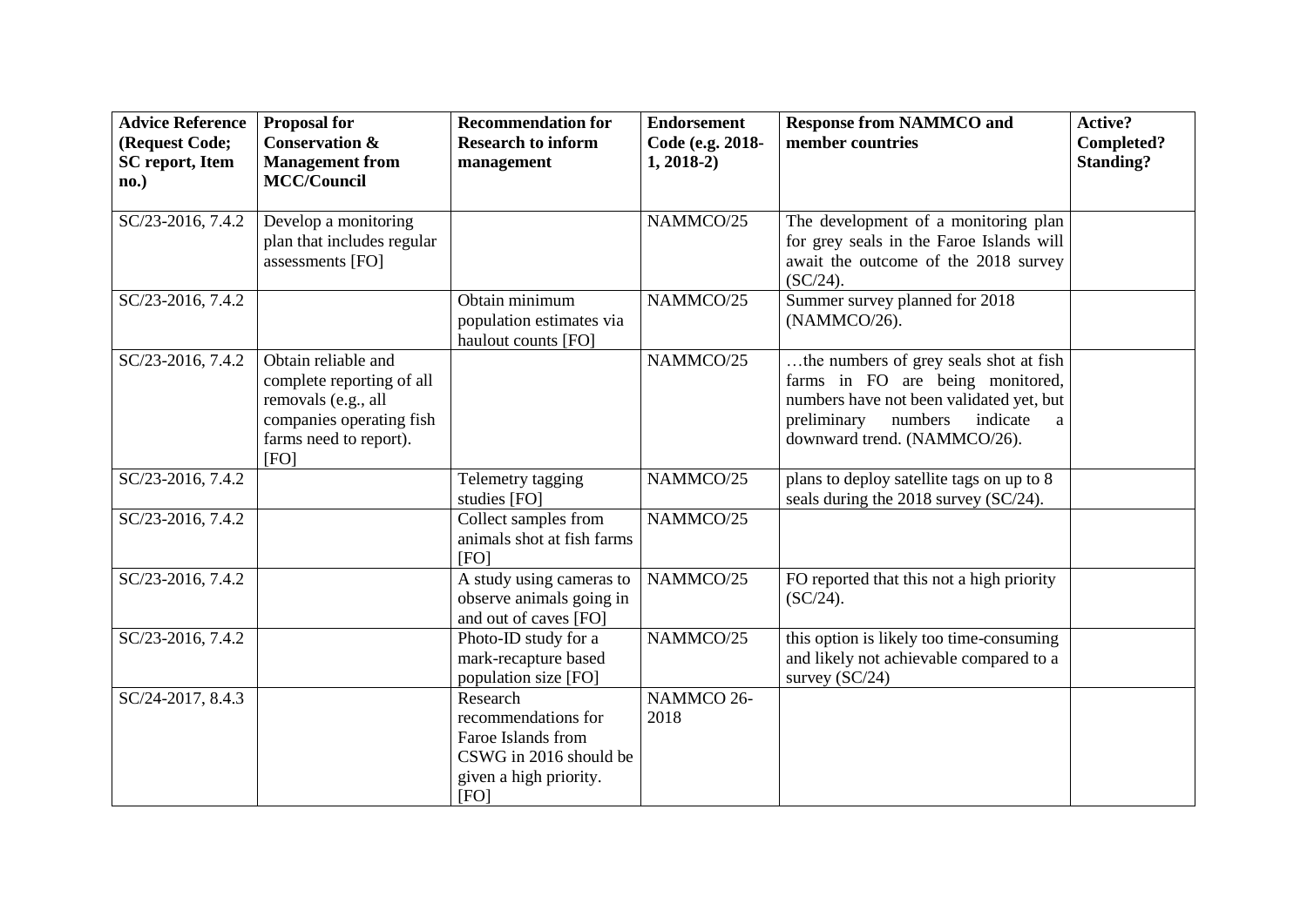| <b>Advice Reference</b><br>(Request Code;<br><b>SC</b> report, Item<br>no.) | <b>Proposal for</b><br><b>Conservation &amp;</b><br><b>Management from</b><br><b>MCC/Council</b>                                                     | <b>Recommendation for</b><br><b>Research to inform</b><br>management | <b>Endorsement</b><br>Code (e.g. 2018-<br>$1, 2018-2)$ | <b>Response from NAMMCO and</b><br>member countries                                                                                                            | <b>Active?</b><br>Completed?<br><b>Standing?</b> |
|-----------------------------------------------------------------------------|------------------------------------------------------------------------------------------------------------------------------------------------------|----------------------------------------------------------------------|--------------------------------------------------------|----------------------------------------------------------------------------------------------------------------------------------------------------------------|--------------------------------------------------|
| <b>Harbour seals</b>                                                        |                                                                                                                                                      |                                                                      |                                                        |                                                                                                                                                                |                                                  |
| SC/23-2016, 7.5.2                                                           |                                                                                                                                                      | Increase survey effort<br>[NO]                                       | NAMMCO/25                                              | new survey cycle started in the south of<br>Norway in 2016 and is projected to be<br>completed by 2020 (SC/24)                                                 |                                                  |
| SC/23-2016, 7.5.2                                                           | Re-evaluate management<br>units to ensure they are<br>based on biological<br>parameters. [NO]                                                        |                                                                      | NAMMCO/25                                              | Management units $-$ new genetics data<br>being collected, started in north, some<br>analysis being done, some structuring<br>seen, full results later (SC/24) |                                                  |
| SC/23-2016, 7.5.2                                                           | In the Management Plan,<br>the target population level<br>should be evaluated as the<br>levels are not based on<br>any biological assessment<br>[NO] |                                                                      | NAMMCO/25                                              | IMR in discussions with the<br>management authorities on evaluating<br>the target population levels for both<br>grey and harbour seals (SC/24)                 |                                                  |
| SC/23-2016, 7.5.2                                                           | In the Management Plan,<br>the quota should be set to<br>0 when the population is<br>at 70% of the target level<br>instead of 50%. [NO]              |                                                                      | NAMMCO/25                                              | Will be implemented into the<br>Management Plans (SC/24)                                                                                                       |                                                  |
| SC/23-2016, 7.5.2                                                           | Management plans should<br>include all sources of<br>mortality, not just the<br>hunt [NO]                                                            |                                                                      | NAMMCO/25                                              | Reporting of removals- discussing with<br>directorate, numbers from fish farms,<br>accepted<br>by-catch<br>also<br>estimate<br>expected (SC/24)                |                                                  |
| SC/23-2016, 7.5.2                                                           | A mechanism for<br>consulting IMR on for<br>example seal distribution<br>when fish farms are being<br>built should be required                       |                                                                      | NAMMCO/25                                              |                                                                                                                                                                |                                                  |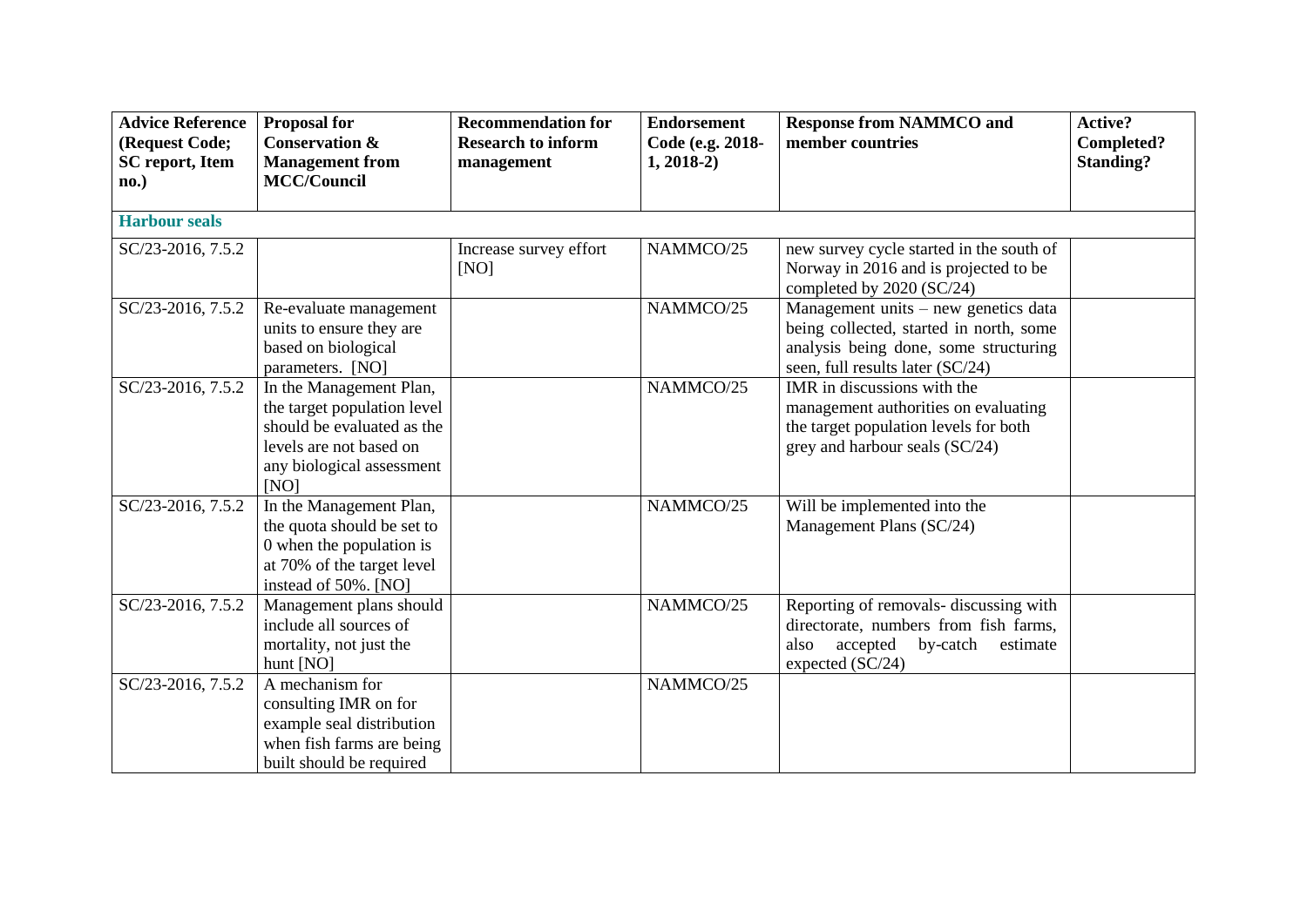| <b>Advice Reference</b><br>(Request Code;<br><b>SC</b> report, Item<br>no.) | <b>Proposal for</b><br><b>Conservation &amp;</b><br><b>Management</b> from<br><b>MCC/Council</b>                                       | <b>Recommendation for</b><br><b>Research to inform</b><br>management                                                                                   | <b>Endorsement</b><br>Code (e.g. 2018-<br>$1, 2018-2)$ | <b>Response from NAMMCO and</b><br>member countries                                                                                                                                                                                                                                                                                              | <b>Active?</b><br>Completed?<br><b>Standing?</b> |
|-----------------------------------------------------------------------------|----------------------------------------------------------------------------------------------------------------------------------------|--------------------------------------------------------------------------------------------------------------------------------------------------------|--------------------------------------------------------|--------------------------------------------------------------------------------------------------------------------------------------------------------------------------------------------------------------------------------------------------------------------------------------------------------------------------------------------------|--------------------------------------------------|
|                                                                             | when management plans<br>are revised. [NO]                                                                                             |                                                                                                                                                        |                                                        |                                                                                                                                                                                                                                                                                                                                                  |                                                  |
| $SC/23-2016, 7.5.2$                                                         | Reporting of all removals,<br>incl. fish farms and<br>commercial and<br>recreational gillnet<br>fisheries. [NO]                        |                                                                                                                                                        | NAMMCO/25                                              |                                                                                                                                                                                                                                                                                                                                                  |                                                  |
| SC/23-2016, 7.5.2                                                           |                                                                                                                                        | Collect data from by-<br>catches [NO]                                                                                                                  | NAMMCO/25                                              | Data from by-catches - some older data<br>being analysed, depending on problems<br>identified. Period of bounty on coastal<br>seals, required to send jaws (SC/24).                                                                                                                                                                              |                                                  |
| SC/23-2016, 7.5.2                                                           |                                                                                                                                        | Survey of the entire<br>population should be<br>conducted as soon as<br>possible, and every 2<br>years while population is<br>below target level. [IS] | NAMMCO/25                                              | Iceland aims to conduct censuses bi-<br>annually while the population is below<br>target level and hence the next harbour<br>seal census is planned in 2018 (SC/24).                                                                                                                                                                             |                                                  |
| SC/23-2016, 7.5.2                                                           | All removals should be<br>reported (e.g., hunting,<br>by-catch, etc.) [IS]                                                             |                                                                                                                                                        | NAMMCO/25                                              |                                                                                                                                                                                                                                                                                                                                                  |                                                  |
| SC/23-2016, 7.5.2                                                           | A Management Plan<br>should be developed<br>including outlining the<br>frequency of surveys and<br>legislation of seal hunting<br>[IS] |                                                                                                                                                        | NAMMCO/25                                              | advisory management plan for the<br>Icelandic harbour seal population is<br>being considered which includes a re-<br>evaluation of current target population<br>level objective, outlining of the<br>frequency of censuses, development of<br>a reporting system for seal hunting and<br>increased effort in by-catch data<br>collection (SC/24) |                                                  |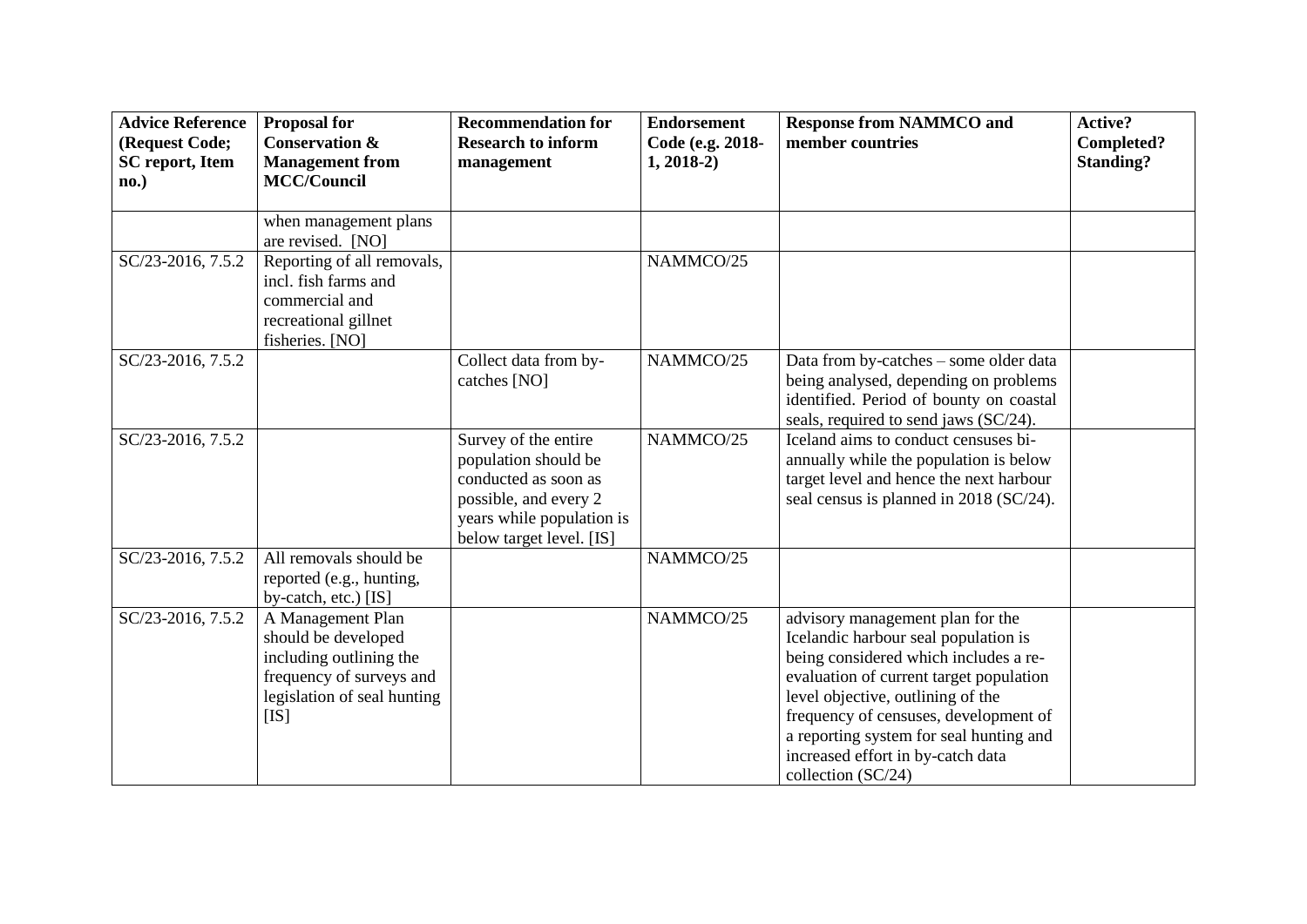| <b>Advice Reference</b> | <b>Proposal for</b>                                                                                                                                                                                       | <b>Recommendation for</b>                                                                                 | <b>Endorsement</b> | <b>Response from NAMMCO and</b>                               | Active?          |
|-------------------------|-----------------------------------------------------------------------------------------------------------------------------------------------------------------------------------------------------------|-----------------------------------------------------------------------------------------------------------|--------------------|---------------------------------------------------------------|------------------|
| (Request Code;          | <b>Conservation &amp;</b>                                                                                                                                                                                 | <b>Research to inform</b>                                                                                 | Code (e.g. 2018-   | member countries                                              | Completed?       |
| <b>SC</b> report, Item  | <b>Management from</b>                                                                                                                                                                                    | management                                                                                                | $1, 2018-2)$       |                                                               | <b>Standing?</b> |
| no.)                    | <b>MCC/Council</b>                                                                                                                                                                                        |                                                                                                           |                    |                                                               |                  |
| SC/23-2016, 7.5.2       | The target population<br>level objective should be<br>re-evaluated and be based<br>on biological criteria [IS]                                                                                            |                                                                                                           | NAMMCO/25          | See above.                                                    |                  |
| SC/23-2016, 7.5.2       |                                                                                                                                                                                                           | Reproductive rates<br>should be collected [IS]                                                            | NAMMCO/25          |                                                               |                  |
| SC/23-2016, 7.5.2       |                                                                                                                                                                                                           | Continue to investigate<br>the effects of disturbance<br>from tourism, and<br>possible mitigation [IS]    | NAMMCO/25          | Research on effects of tourism are<br>continuing (NAMMCO/26). |                  |
| SC/23-2016, 7.5.2       | The method of catching<br>pups in nets should be<br>investigated. In<br>NAMMCO, killing<br>methods should be<br>immediate. This issue<br>should be referred to the<br><b>NAMMCO</b> Hunting<br>Committee. |                                                                                                           | NAMMCO/25          |                                                               |                  |
| <b>Bearded seals</b>    |                                                                                                                                                                                                           |                                                                                                           |                    |                                                               |                  |
| SC/24-2017, 8.6.1       |                                                                                                                                                                                                           | A Bearded Seal WG,<br>possibly in conjunction<br>with a Ringed Seal WG,<br>should be convened in<br>2020. | NAMMCO 26-<br>2018 |                                                               |                  |
| <b>Walrus</b>           |                                                                                                                                                                                                           |                                                                                                           |                    |                                                               |                  |
| SC/23-2016,<br>7.7.3.1  |                                                                                                                                                                                                           | New abundance<br>estimates (from Baffin<br>Bay, West Greenland,                                           | NAMMCO/25          |                                                               |                  |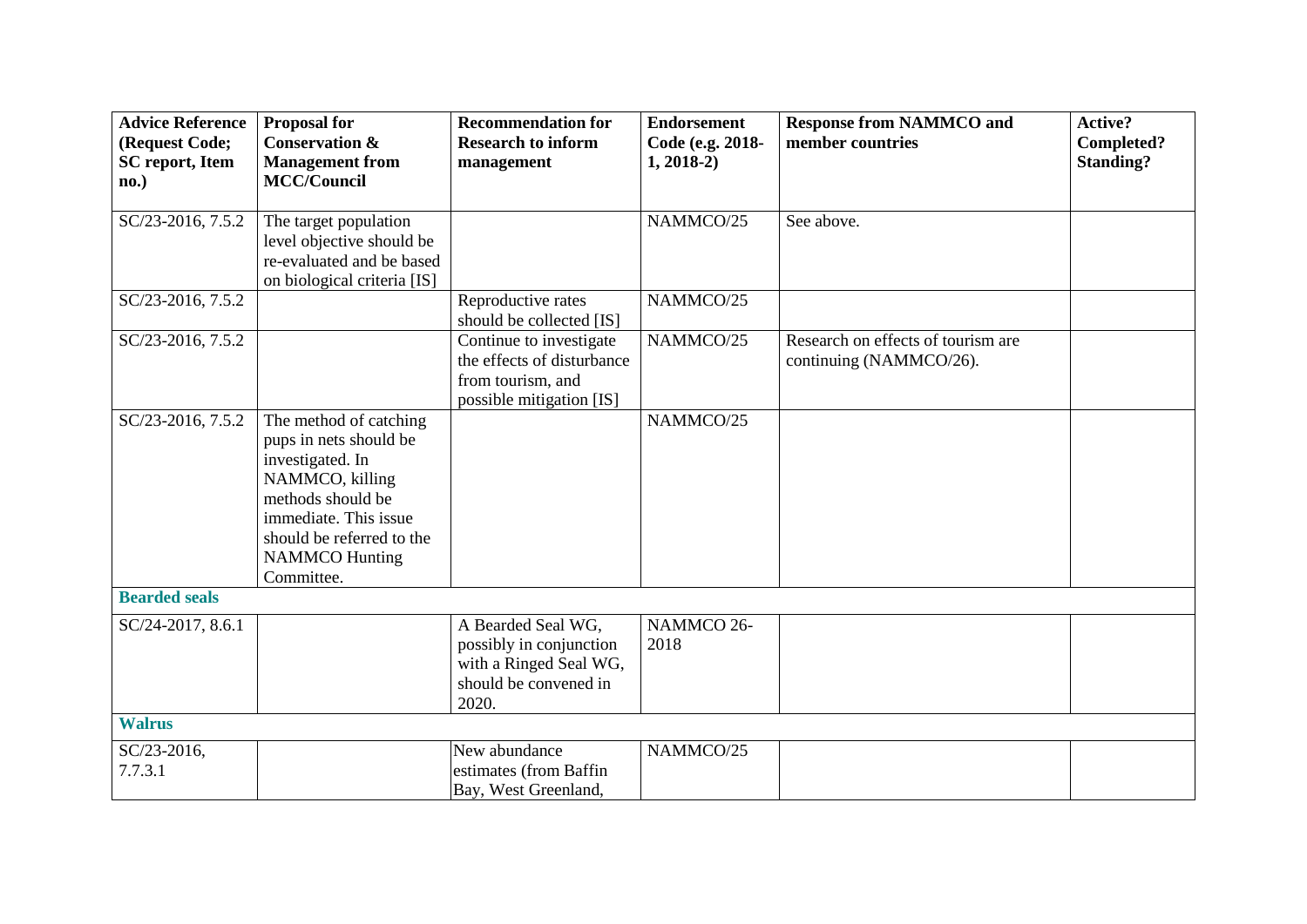| <b>Advice Reference</b><br>(Request Code;<br><b>SC</b> report, Item<br>no.) | <b>Proposal for</b><br><b>Conservation &amp;</b><br><b>Management from</b><br><b>MCC/Council</b>                                                                            | <b>Recommendation for</b><br><b>Research to inform</b><br>management   | <b>Endorsement</b><br>Code (e.g. 2018-<br>$1, 2018-2)$ | <b>Response from NAMMCO and</b><br>member countries                                                                                                                                                                                                                                                                                                                                 | Active?<br>Completed?<br><b>Standing?</b> |
|-----------------------------------------------------------------------------|-----------------------------------------------------------------------------------------------------------------------------------------------------------------------------|------------------------------------------------------------------------|--------------------------------------------------------|-------------------------------------------------------------------------------------------------------------------------------------------------------------------------------------------------------------------------------------------------------------------------------------------------------------------------------------------------------------------------------------|-------------------------------------------|
|                                                                             |                                                                                                                                                                             | and the southeast coast<br>of Baffin Island) [GR]                      |                                                        |                                                                                                                                                                                                                                                                                                                                                                                     |                                           |
| SC/23-2016,<br>7.7.3.1                                                      |                                                                                                                                                                             | Age-structure of catches<br>[GR]                                       | NAMMCO/25                                              |                                                                                                                                                                                                                                                                                                                                                                                     |                                           |
| SC/23-2016,<br>7.7.3.1                                                      |                                                                                                                                                                             | Obtain catch statistics<br>from Canada [GR/Sec]                        | NAMMCO/25                                              |                                                                                                                                                                                                                                                                                                                                                                                     |                                           |
| SC/23-2016,<br>7.7.3.1                                                      | Struck and lost rates.<br>This is lowest priority<br>for the assessment,<br>however not having<br>newer, reliable struck<br>and lost rates will affect<br>the quotas given. |                                                                        | NAMMCO/25                                              | WGs should indicate when more<br>reliable struck and lost (S&L) were a<br>priority for improving the assessment<br>and make the most significant<br>difference in terms of quota allocation,<br>so the collection of S&L data could be<br>prioritised for these hunts could then<br>give recommendations on how to better<br>obtain S&L data for the targeted hunts<br>(NAMMCO/26). |                                           |
| <b>CETACEANS</b>                                                            |                                                                                                                                                                             |                                                                        |                                                        |                                                                                                                                                                                                                                                                                                                                                                                     |                                           |
| <b>Fin whale</b>                                                            |                                                                                                                                                                             |                                                                        |                                                        |                                                                                                                                                                                                                                                                                                                                                                                     |                                           |
| SC/23-2016, 8.1                                                             | A catch limit of 161 fin<br>whales in the WI area and<br>48 in EI/F area; this<br>advice should be<br>considered valid for a<br>maximum of 8 years<br>(2018 to 2025).       |                                                                        | NAMMCO/25                                              | MFRI gave this advice to Ministry<br>(NAMMCO/26).                                                                                                                                                                                                                                                                                                                                   |                                           |
| SC/23-2016, 8.1                                                             |                                                                                                                                                                             | Samples from a wider<br>geographical area to<br>include in an existing | NAMMCO/25                                              |                                                                                                                                                                                                                                                                                                                                                                                     |                                           |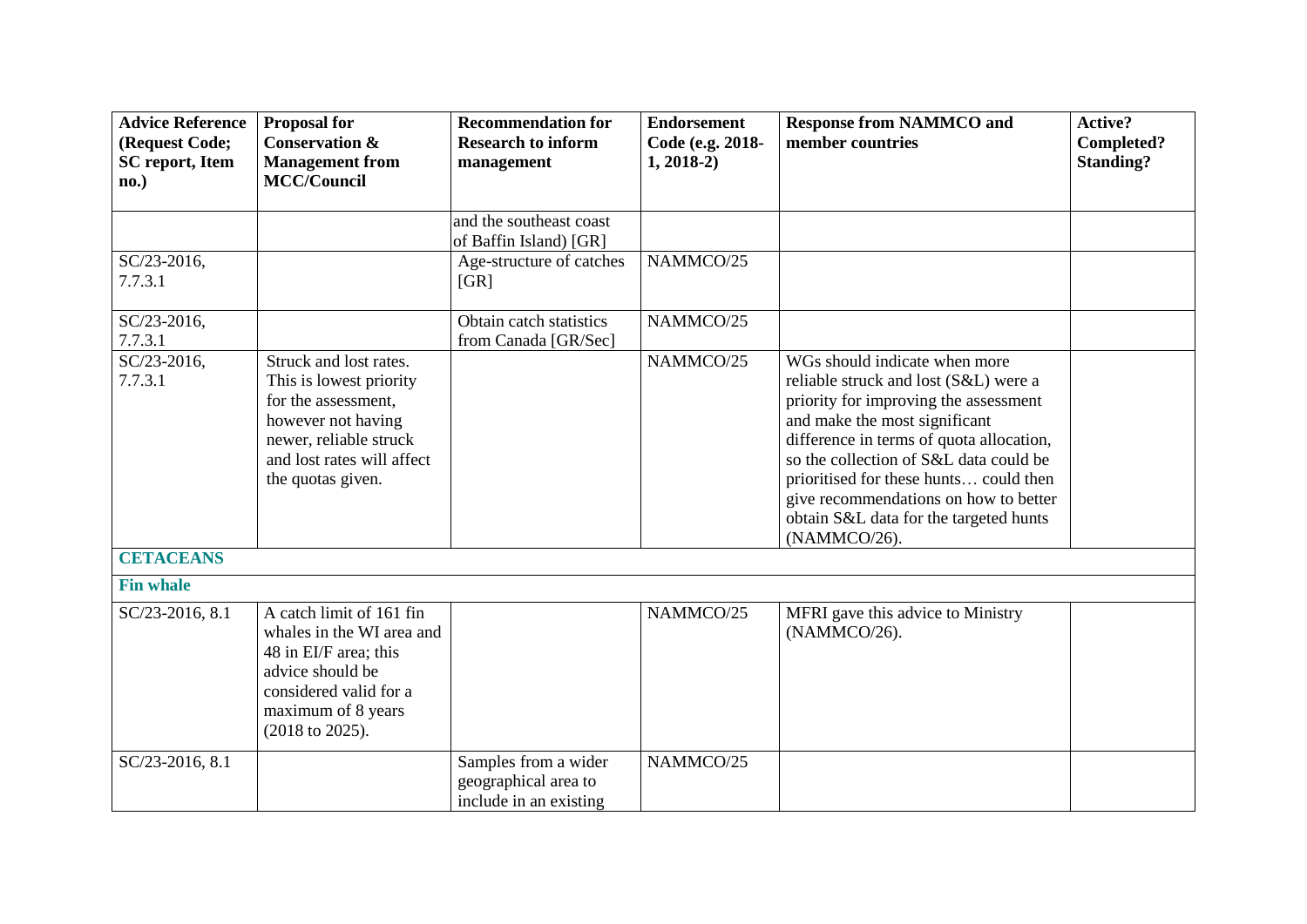| <b>Advice Reference</b><br>(Request Code;<br><b>SC</b> report, Item<br>no.) | <b>Proposal for</b><br><b>Conservation &amp;</b><br><b>Management from</b><br><b>MCC/Council</b>         | <b>Recommendation for</b><br><b>Research to inform</b><br>management                                                                                                                  | <b>Endorsement</b><br>Code (e.g. 2018-<br>$1, 2018-2)$ | <b>Response from NAMMCO and</b><br>member countries | Active?<br>Completed?<br><b>Standing?</b> |
|-----------------------------------------------------------------------------|----------------------------------------------------------------------------------------------------------|---------------------------------------------------------------------------------------------------------------------------------------------------------------------------------------|--------------------------------------------------------|-----------------------------------------------------|-------------------------------------------|
|                                                                             |                                                                                                          | study on close-kin<br>relationship                                                                                                                                                    |                                                        |                                                     |                                           |
| SC/23-2016, 8.1                                                             |                                                                                                          | Gather information on<br>the annual cycle of fin<br>whales including overall<br>movements and<br>indications of possible<br>breeding areas (e.g.<br>applying satellite<br>telemetry). | NAMMCO/25                                              |                                                     |                                           |
| SC/23-2016, 8.1                                                             |                                                                                                          | Continued collection of<br>biological samples for<br>age, reproduction, etc.<br>from whales caught off<br>Iceland.                                                                    | NAMMCO/25                                              |                                                     |                                           |
| <b>Humpback whale</b>                                                       |                                                                                                          |                                                                                                                                                                                       |                                                        |                                                     |                                           |
| $SC/24 - 2017$                                                              | SLAs that are developed<br>in the IWC be used for<br>advice for large whales<br>in Greenland.            |                                                                                                                                                                                       | Not endorsed                                           |                                                     |                                           |
| SC/24-2017, 9.2                                                             | Annual strikes of no<br>more than 25<br>humpback whales off<br>West Greenland from<br>2019 to 2024. [GR] |                                                                                                                                                                                       | Not endorsed,<br>request was not<br>answered           |                                                     |                                           |
| SC/24-2017, 9.2                                                             |                                                                                                          | Research on possible<br>movements of<br>individuals between                                                                                                                           | NAMMCO 26-<br>2018                                     |                                                     |                                           |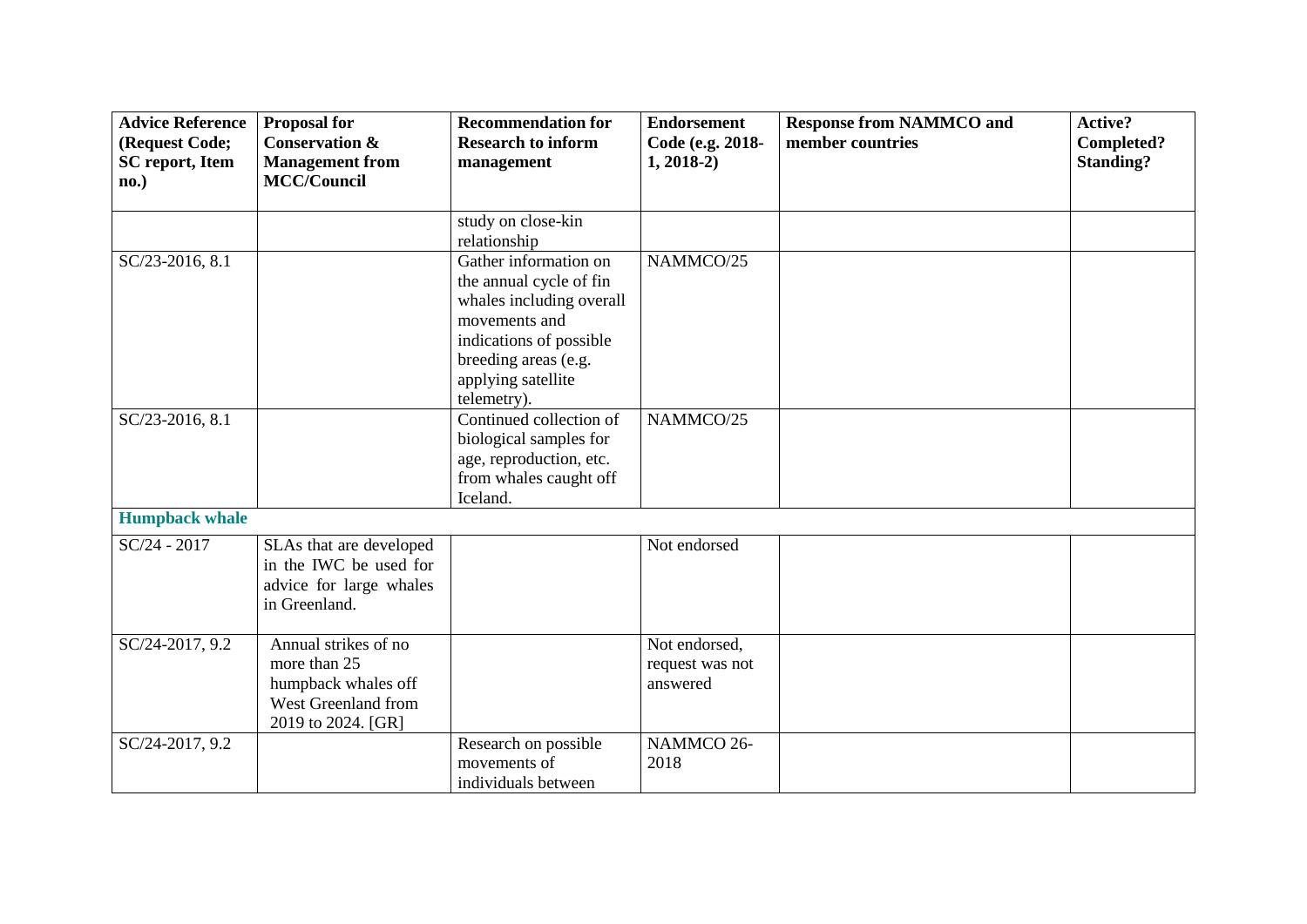| <b>Advice Reference</b><br>(Request Code;<br><b>SC</b> report, Item<br>no.) | <b>Proposal for</b><br><b>Conservation &amp;</b><br><b>Management from</b><br><b>MCC/Council</b>                                                                                                  | <b>Recommendation for</b><br><b>Research to inform</b><br>management                                       | <b>Endorsement</b><br>Code (e.g. 2018-<br>$1, 2018-2)$ | <b>Response from NAMMCO and</b><br>member countries | Active?<br>Completed?<br><b>Standing?</b> |
|-----------------------------------------------------------------------------|---------------------------------------------------------------------------------------------------------------------------------------------------------------------------------------------------|------------------------------------------------------------------------------------------------------------|--------------------------------------------------------|-----------------------------------------------------|-------------------------------------------|
|                                                                             |                                                                                                                                                                                                   | summering areas in the<br>North Atlantic (e.g.<br>satellite tagging,<br>biopsies, photo-ID etc.).<br>[ALL] |                                                        |                                                     |                                           |
| <b>Common minke whale</b>                                                   |                                                                                                                                                                                                   |                                                                                                            |                                                        |                                                     |                                           |
| SC/23-2016, 8.2                                                             | Annual catch of about<br>360 minke whalesfor<br>the Central North Atlantic<br>medium area, and the<br>advice of the WG of catch<br>levels of 217 common<br>minke whales from the<br>CIC sub-area. |                                                                                                            | NAMMCO/25                                              | MFRI gave this advice to Ministry<br>(NAMMCO/26).   |                                           |
| SC/23-2016, 8.2                                                             |                                                                                                                                                                                                   | Collect age / sex /<br>reproductive data [IS]                                                              | NAMMCO/25                                              |                                                     |                                           |
| <b>Beluga</b>                                                               |                                                                                                                                                                                                   |                                                                                                            |                                                        |                                                     |                                           |
| SC/23-2016, 8.4                                                             | Detailed information on<br>the Mary River Project<br>should be made available<br>to the JWG.                                                                                                      |                                                                                                            | NAMMCO/25                                              |                                                     |                                           |
| SC/23-2016, 8.4                                                             | GINR should be<br>consulted when projects<br>are in development,<br>before final approval, or if<br>the project plans change<br>and/or develop further.                                           |                                                                                                            | NAMMCO/25                                              |                                                     |                                           |
| SC/23-2016, 8.4                                                             |                                                                                                                                                                                                   | Satellite tagging to get<br>information on                                                                 | NAMMCO/25                                              |                                                     |                                           |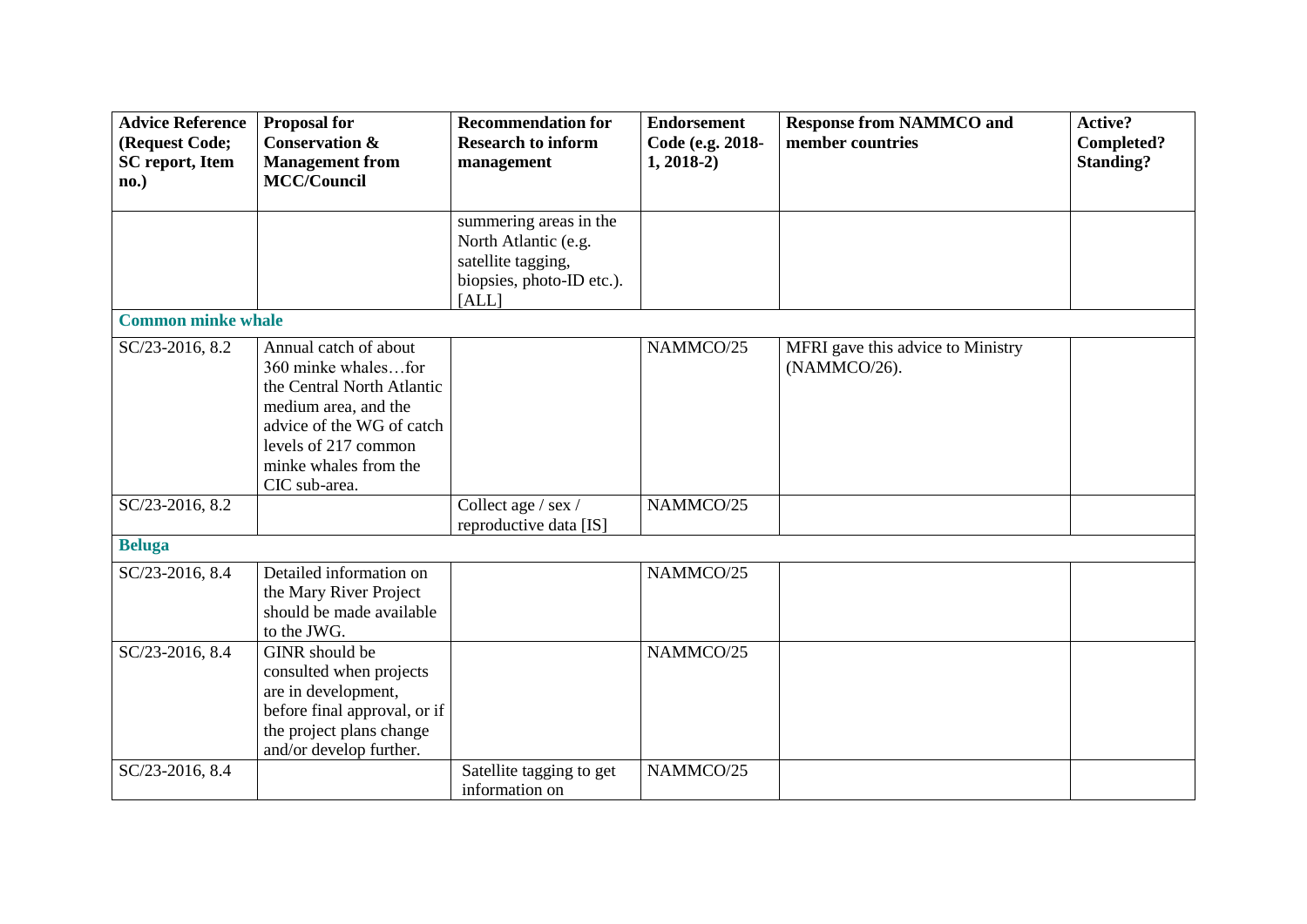| <b>Advice Reference</b><br>(Request Code; | <b>Proposal for</b><br><b>Conservation &amp;</b>                                                                                                    | <b>Recommendation for</b><br><b>Research to inform</b>                              | <b>Endorsement</b><br>Code (e.g. 2018- | <b>Response from NAMMCO and</b><br>member countries                                                                                                                                                                                                                                                                                                                                                                              | Active?<br>Completed? |
|-------------------------------------------|-----------------------------------------------------------------------------------------------------------------------------------------------------|-------------------------------------------------------------------------------------|----------------------------------------|----------------------------------------------------------------------------------------------------------------------------------------------------------------------------------------------------------------------------------------------------------------------------------------------------------------------------------------------------------------------------------------------------------------------------------|-----------------------|
| <b>SC</b> report, Item<br>no.)            | <b>Management</b> from<br><b>MCC/Council</b>                                                                                                        | management                                                                          | $1, 2018-2)$                           |                                                                                                                                                                                                                                                                                                                                                                                                                                  | <b>Standing?</b>      |
|                                           |                                                                                                                                                     | movements and<br>distribution. [GR]                                                 |                                        |                                                                                                                                                                                                                                                                                                                                                                                                                                  |                       |
| SC/24-2017, 9.4                           |                                                                                                                                                     | Genetic analysis for<br>stock identity of the<br>summer takes in<br>Greenland. [GR] | NAMMCO 26-<br>2018                     |                                                                                                                                                                                                                                                                                                                                                                                                                                  |                       |
| SC/24-2017, 9.4                           |                                                                                                                                                     | More accurate, and<br>recent, struck and lost<br>data [GR]                          | NAMMCO 26-<br>2018                     | WGs will indicate which hunts are<br>priority, where S&L rates would<br>improve assessment (SC/24).                                                                                                                                                                                                                                                                                                                              |                       |
| SC/24-2017, 9.4                           | (Re-iterate previous<br>advice from 2005 and<br>2012): Seasonal closures<br>(see SC report) [GR]                                                    |                                                                                     | Not endorsed                           | Greenland has not implemented the<br>seasonal<br>closures<br>recommended<br>because it sees it as not sufficient to use<br>seasonal closures to rebuild a stock that<br>is not there, because of other non-<br>hunting activities found in the areas,<br>including fisheries activities.                                                                                                                                         |                       |
| <b>Narwhal</b>                            |                                                                                                                                                     |                                                                                     |                                        |                                                                                                                                                                                                                                                                                                                                                                                                                                  |                       |
| SC/24-2017, 9.5                           | Recognize the hunting<br>areas in East Greenland,<br>Tasiilaq, Kangerlussuaq<br>and Ittoqqortormiit, as<br>three separate<br>management areas. [GR] |                                                                                     | Not endorsed                           | The MCC requested that the SC<br>provide a description of the criteria that<br>are used for defining the management<br>units before they can endorse the<br>advice of splitting the management<br>units into 3, the catch advice for<br>Tasiilaq<br>Ittoqqortormiit,<br>and<br>Kangerlussuaq, and the advice for no<br>catches south of 68°N, due to the severe<br>effects the regulations can have on the<br>local communities. |                       |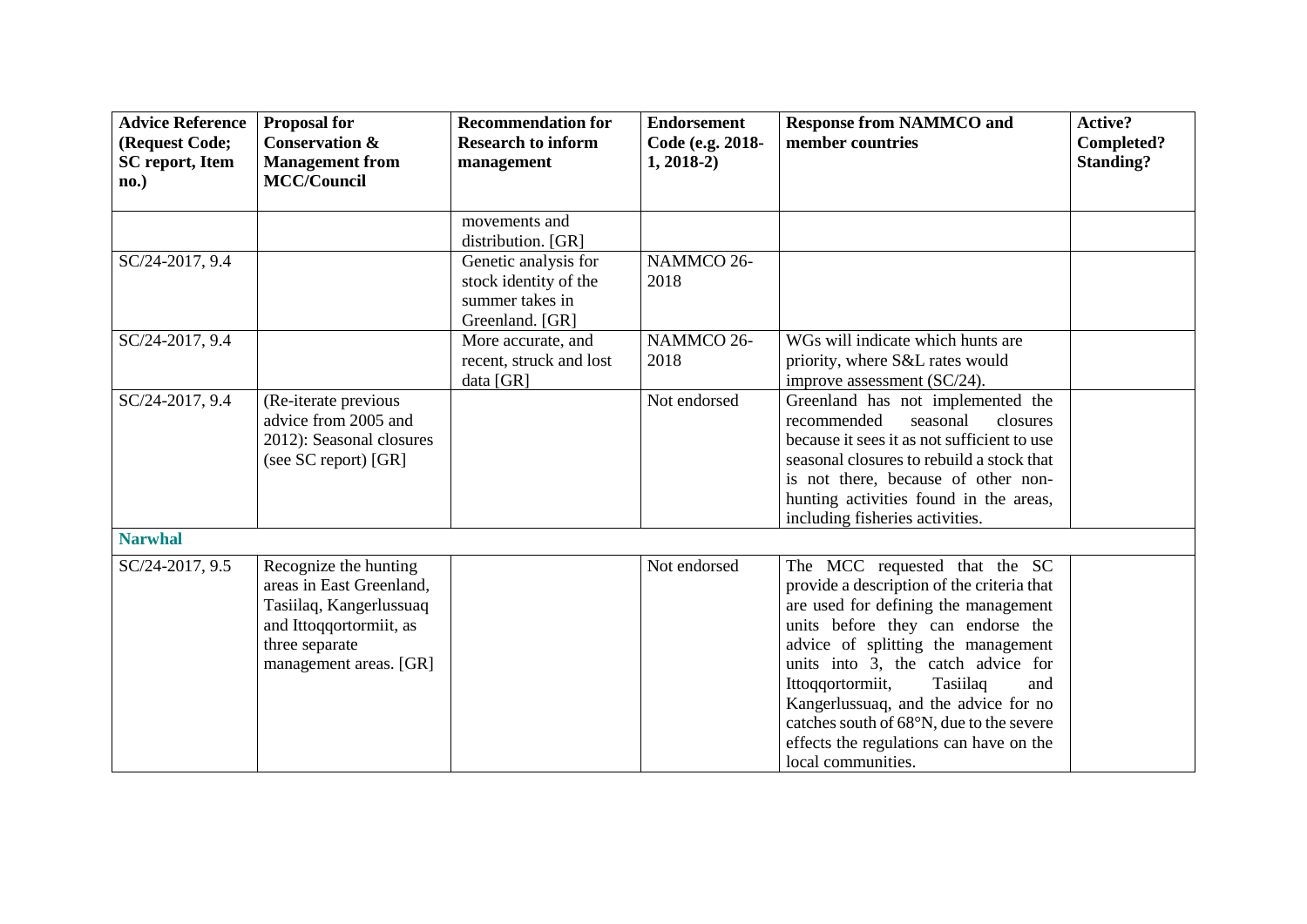| <b>Advice Reference</b><br>(Request Code;<br><b>SC</b> report, Item | <b>Proposal for</b><br><b>Conservation &amp;</b><br><b>Management from</b>                                                   | <b>Recommendation for</b><br><b>Research to inform</b><br>management                                                                                                                          | <b>Endorsement</b><br>Code (e.g. 2018-<br>$1, 2018-2)$ | <b>Response from NAMMCO and</b><br>member countries                                                       | Active?<br>Completed?<br><b>Standing?</b> |
|---------------------------------------------------------------------|------------------------------------------------------------------------------------------------------------------------------|-----------------------------------------------------------------------------------------------------------------------------------------------------------------------------------------------|--------------------------------------------------------|-----------------------------------------------------------------------------------------------------------|-------------------------------------------|
| no.)                                                                | <b>MCC/Council</b>                                                                                                           |                                                                                                                                                                                               |                                                        |                                                                                                           |                                           |
| SC/24-2017, 9.5                                                     | Catches of less than 10<br>narwhals in both<br>Ittoqqortormiit and<br>Kangerlussuaq. [GR]                                    |                                                                                                                                                                                               | Not endorsed                                           | See above                                                                                                 |                                           |
| SC/24-2017, 9.5                                                     | the advice for the<br>southern hunting areas<br>applies only to<br>Kangerlussuaq fjord. No<br>catches south of 68°N.<br>[GR] |                                                                                                                                                                                               | Not endorsed                                           | See above                                                                                                 |                                           |
| <b>Killer Whale</b>                                                 |                                                                                                                              |                                                                                                                                                                                               |                                                        |                                                                                                           |                                           |
| SC/23-2016, 8.8.2                                                   | Validation of catch data<br>on a yearly basis [GR]                                                                           |                                                                                                                                                                                               | NAMMCO/25                                              | a quality review of the catch data that is<br>provided by the hunters is performed<br>yearly (NAMMCO/26). |                                           |
| SC/23-2016, 8.8.3                                                   |                                                                                                                              | Information on killer<br>whales (e.g., catch<br>statistics and abundance<br>estimate) should be<br>gathered with more speed<br>in order for the SC to be<br>able to monitor the hunt.         | NAMMCO/25                                              |                                                                                                           |                                           |
| $SC/24-2017, 9.8$                                                   |                                                                                                                              | A working document<br>should be prepared for<br>the next SC meeting<br>which reviews all<br>available information and<br>current research on killer<br>whales in the North<br>Atlantic. [ALL] | NAMMCO 26-<br>2018                                     |                                                                                                           |                                           |